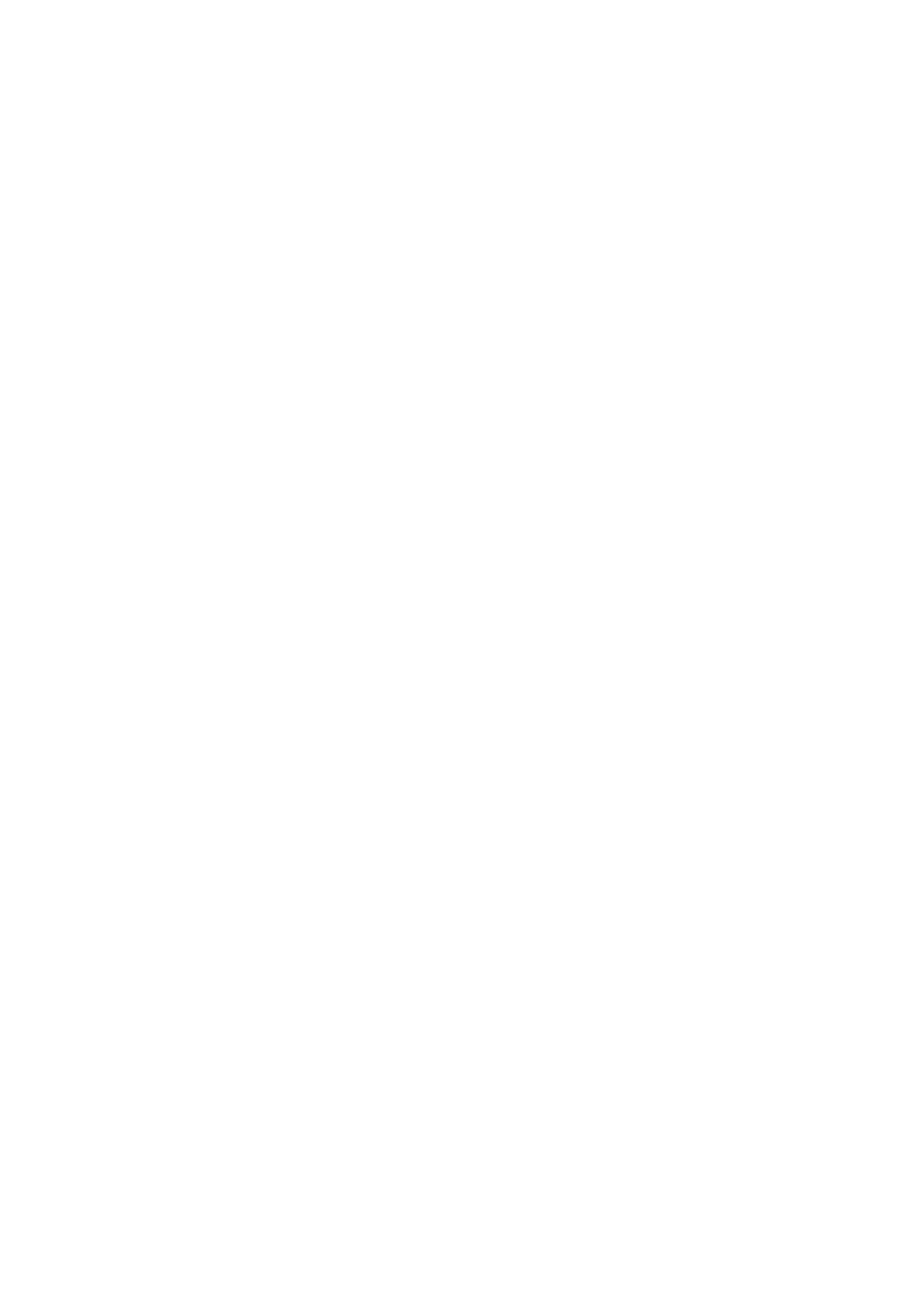

**Queensland** 

### **Police Legislation (Efficiencies and Effectiveness) Amendment Bill 2021**

### **Contents**

#### Page

| Part 1         | Preliminary                                                                                                                                                                                |                   |  |  |  |  |  |
|----------------|--------------------------------------------------------------------------------------------------------------------------------------------------------------------------------------------|-------------------|--|--|--|--|--|
| 1              |                                                                                                                                                                                            | 6                 |  |  |  |  |  |
| $\overline{c}$ | 6                                                                                                                                                                                          |                   |  |  |  |  |  |
| Part 2         | <b>Amendment of Oaths Act 1867</b>                                                                                                                                                         |                   |  |  |  |  |  |
| 3              |                                                                                                                                                                                            | 6                 |  |  |  |  |  |
| 4              |                                                                                                                                                                                            | 6                 |  |  |  |  |  |
|                | Regulation made by Police Legislation (Efficiencies and<br>43A<br>Effectiveness) Amendment Act 2021                                                                                        | 6                 |  |  |  |  |  |
| Part 3         | Amendment of Police Powers and Responsibilities Act 2000                                                                                                                                   |                   |  |  |  |  |  |
| 5              |                                                                                                                                                                                            | $\overline{7}$    |  |  |  |  |  |
| 6              | Amendment of s 53BAC (Police powers for giving official warning for<br>$consorting) \dots \dots \dots \dots \dots \dots \dots \dots \dots \dots \dots \dots \dots \dots \dots \dots \dots$ | 7                 |  |  |  |  |  |
| 7              | Amendment of s 149A (Definitions for chapter)                                                                                                                                              | $\overline{7}$    |  |  |  |  |  |
| 8              | Amendment of s 154A (Order after digital device has been seized)                                                                                                                           | 8                 |  |  |  |  |  |
| 9              | Amendment of s 163A (Definitions for part)                                                                                                                                                 | 9                 |  |  |  |  |  |
| 10             | Amendment of s 599 (Coroner's search warrant)                                                                                                                                              | 9                 |  |  |  |  |  |
| 11             | Amendment of s 801 (Steps after issue of prescribed authority)                                                                                                                             | 9                 |  |  |  |  |  |
| 12             | Amendment of sch 6 (Dictionary)                                                                                                                                                            | 11                |  |  |  |  |  |
| Part 4         | Amendment of Police Service Administration Act 1990                                                                                                                                        |                   |  |  |  |  |  |
| 13             |                                                                                                                                                                                            | 12 <sup>2</sup>   |  |  |  |  |  |
| 14             | Amendment of $s$ 1.4 (Definitions) $\ldots \ldots \ldots \ldots \ldots \ldots \ldots$                                                                                                      | 12                |  |  |  |  |  |
| 15             | Amendment of s 5.16 (Special constables)                                                                                                                                                   | $12 \overline{ }$ |  |  |  |  |  |
| 16             | Amendment of s 5.17 (Authorisation of non-State police officers)                                                                                                                           | 13                |  |  |  |  |  |
| 17             | Amendment of s 5A.2 (Definitions for pt 5A)                                                                                                                                                | 14                |  |  |  |  |  |
| 18             |                                                                                                                                                                                            | 15                |  |  |  |  |  |
|                | 5A.4A                                                                                                                                                                                      | 15                |  |  |  |  |  |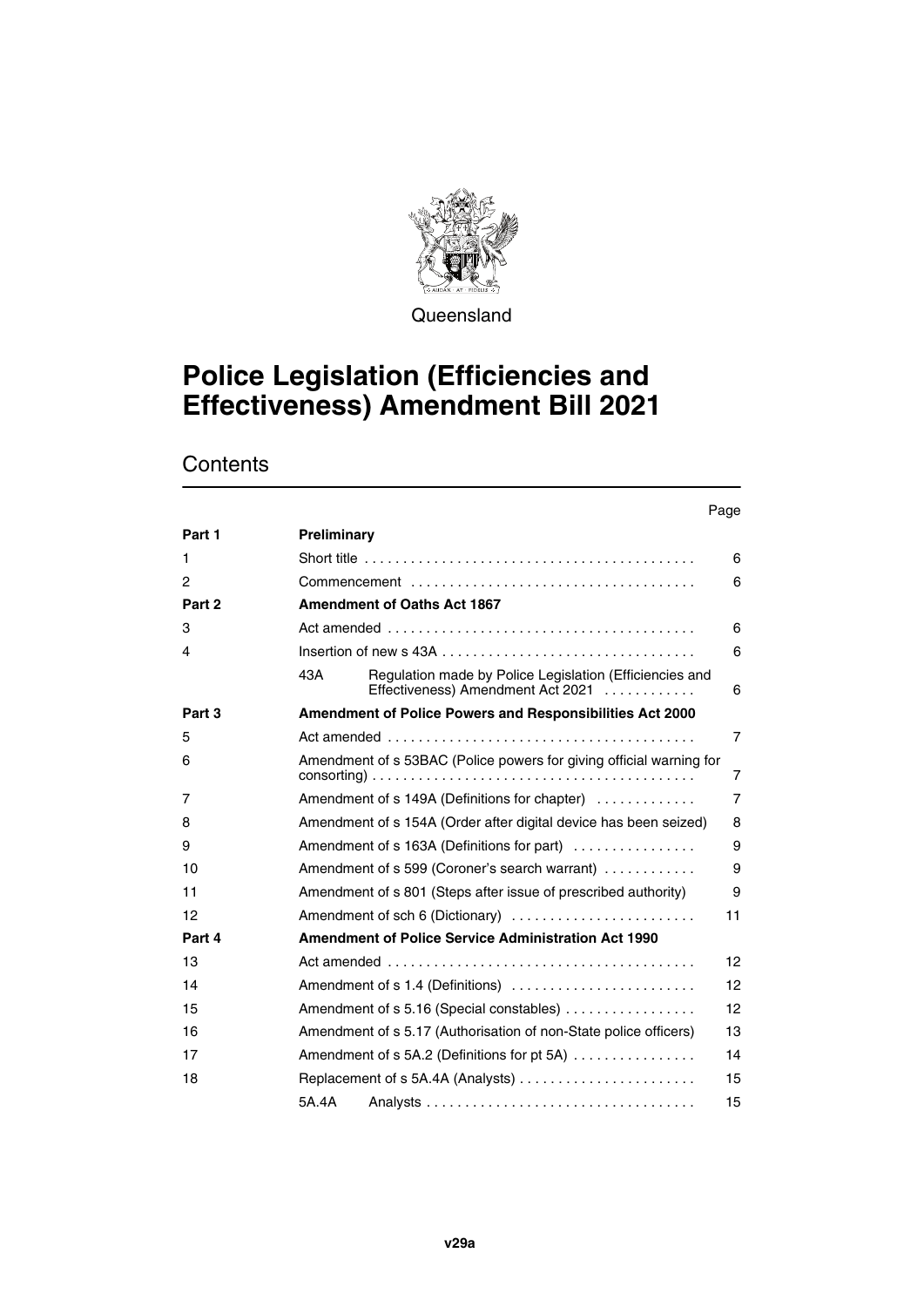#### **Contents**

|        |                                      | Making of Oaths Regulation 2021                                                                                  | 25 |
|--------|--------------------------------------|------------------------------------------------------------------------------------------------------------------|----|
| 40     |                                      |                                                                                                                  |    |
| Part 7 | <b>Other matters</b>                 |                                                                                                                  |    |
| 39     |                                      | Amendment of sch 2 (Dictionary)                                                                                  | 25 |
|        | 168D                                 | Authorisation to deal with surrendered firearm or prescribed                                                     | 24 |
| 38     |                                      |                                                                                                                  | 24 |
| 37     |                                      | Amendment of s 168C (Dealing with surrendered firearm or prescribed                                              | 24 |
| 36     |                                      | Amendment of s 168B (Amnesty for firearms and prescribed things in<br>particular circumstances)                  | 23 |
| 35     |                                      | Amendment of s 163 (Evidentiary provisions)                                                                      | 22 |
| 34     |                                      | Amendment of s 152 (Approved officers)                                                                           | 22 |
| 33     |                                      | Amendment of s 36 (Sale or disposal of weapons)                                                                  | 22 |
| 32     |                                      | Amendment of s 35 (Acquisition of weapons)                                                                       | 22 |
| 31     |                                      |                                                                                                                  | 22 |
| Part 6 | <b>Amendment of Weapons Act 1990</b> |                                                                                                                  |    |
| 30     |                                      | Amendment of s 65 (Advice by commissioner to relevant person of test                                             | 21 |
| 29     |                                      | Amendment of s 64 (Requirements about collecting and dealing with                                                | 20 |
| 28     |                                      | Amendment of s 63 (Water may be drunk if relevant person claims to be<br>unable to immediately provide specimen) | 20 |
| 27     |                                      | Amendment of s 62 (If relevant person claims to be unable to provide<br>specimen because of a medical condition) | 20 |
|        |                                      |                                                                                                                  | 19 |
| 26     |                                      | Amendment of s 61 (Relevant person to advise details of medication etc.)                                         |    |
| 25     |                                      |                                                                                                                  | 19 |
| Part 5 |                                      | <b>Amendment of Police Service Administration Regulation 2016</b>                                                |    |
| 24     |                                      | Amendment of s 10.12 (Legal proceedings)                                                                         | 19 |
| 23     |                                      | Amendment of s 5A.21 (Evidentiary provision)                                                                     | 19 |
| 22     |                                      | Amendment of s 5A.19 (Interfering with specimens)                                                                | 18 |
|        |                                      |                                                                                                                  | 18 |
| 21     |                                      | Amendment of s 5A.16 (If alcohol or targeted substance test positive)                                            |    |
|        | 5A.15                                | Effect of failure to provide a specimen                                                                          | 18 |
|        | 5A.14                                | Providing specimen for targeted substance test                                                                   | 16 |
| 20     |                                      |                                                                                                                  | 16 |
| 19     |                                      | Amendment of s 5A.12 (Targeted substance levels)                                                                 | 16 |
|        | 5A.4B                                | Operators of saliva analysing instruments                                                                        | 16 |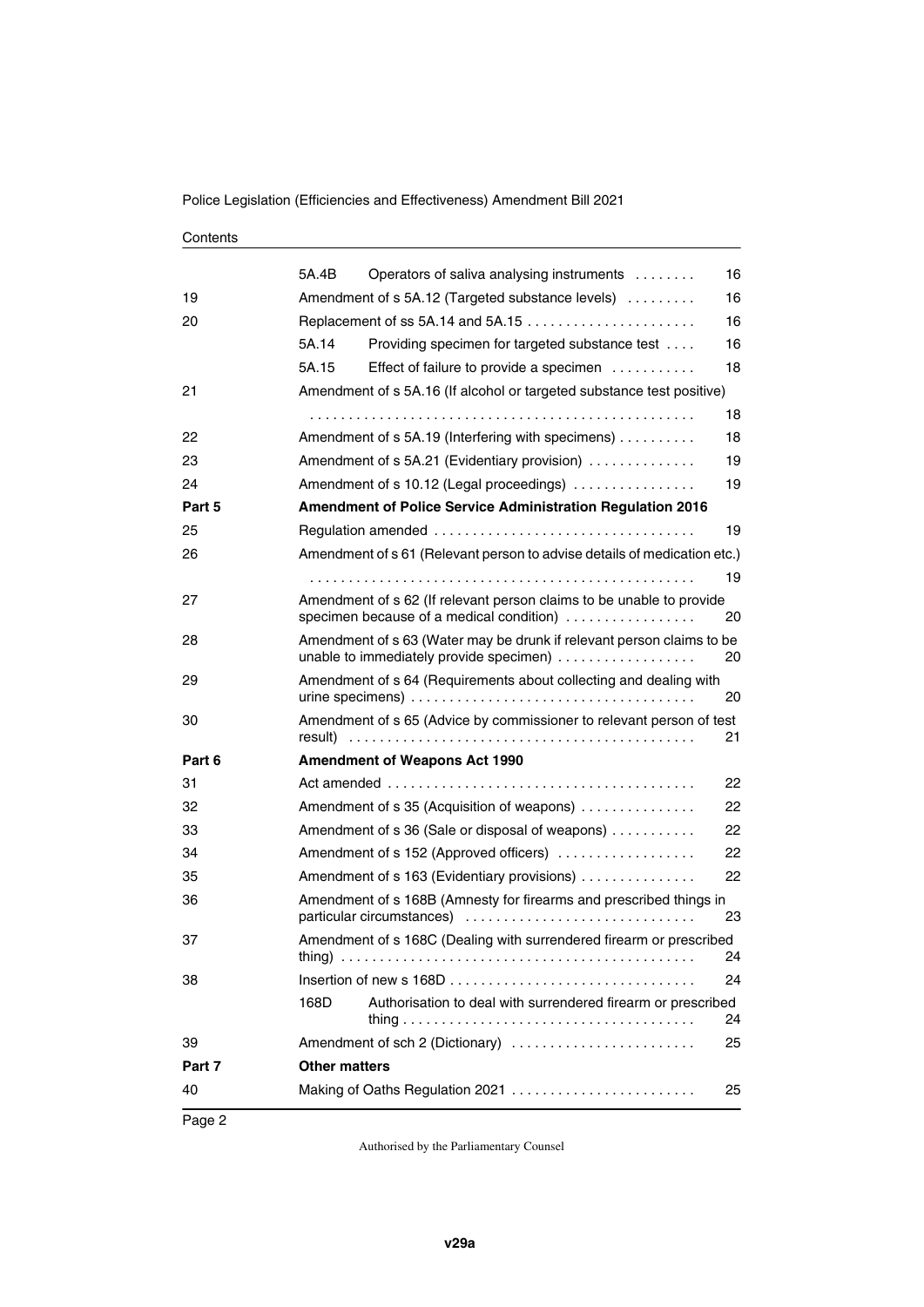#### **Contents**

|                                                          | 25 |
|----------------------------------------------------------|----|
|                                                          | 26 |
|                                                          | 26 |
| Definitions for regulation                               | 26 |
| Information witness must include on affidavit—Act, s 13E | 27 |
| Prescribed persons for witnessing affidavits—Act, s 16A  | 27 |
| Witnessing prescribed types of affidavits—Act, s 16A     | 27 |
| Persons prescribed as witness—Act, s 16C                 | 27 |
| Witnessing prescribed types of affidavits—Act, s $16C$   | 27 |
| Persons prescribed as witness—Act, s 31S                 | 27 |
| Prescribed types of documents—Act, s 31S                 | 28 |
| Prescribed condition—Act, s 31S                          | 28 |
|                                                          |    |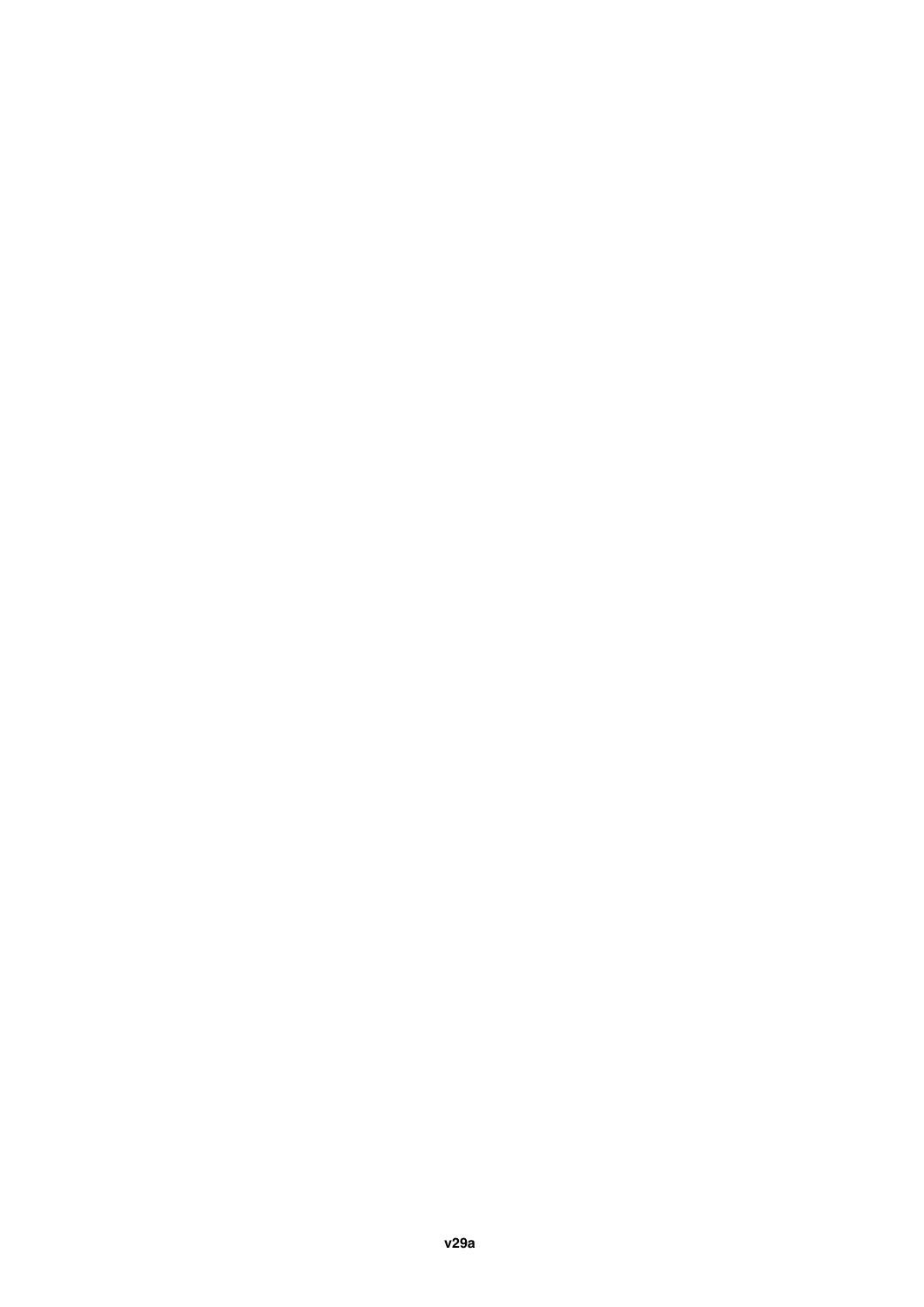## **2021**

# **A Bill**

for

**An Act to amend the** *Oaths Act 1867***, the** *Police Powers and Responsibilities Act 2000***, the** *Police Service Administration Act 1990***, the** *Police Service Administration Regulation 2016* **and the** *Weapons Act 1990***, and to make a regulation under the** *Oaths Act 1867***, for particular purposes**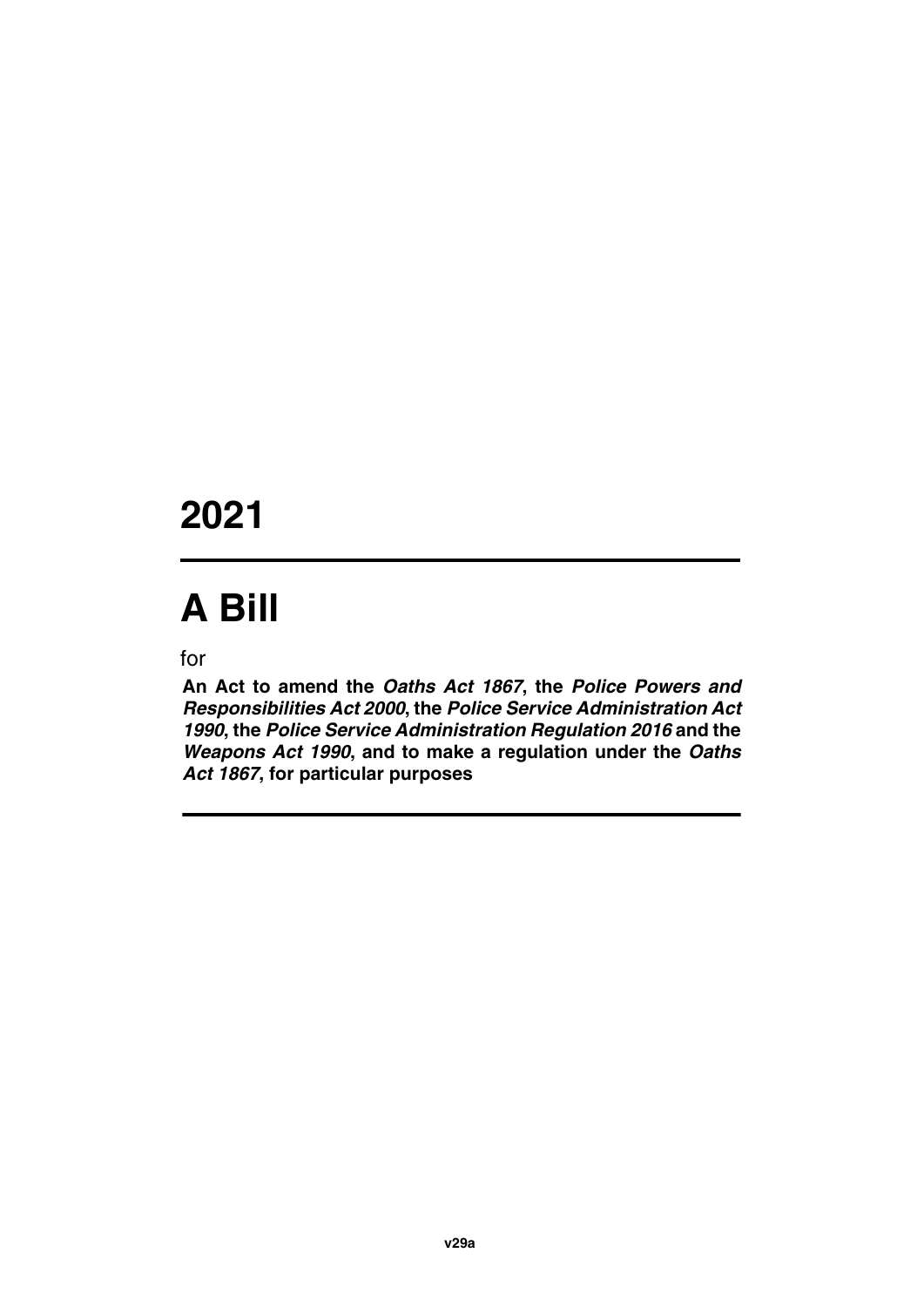Police Legislation (Efficiencies and Effectiveness) Amendment Bill 2021 Part 1 Preliminary

<span id="page-7-13"></span><span id="page-7-7"></span><span id="page-7-5"></span><span id="page-7-3"></span><span id="page-7-1"></span><span id="page-7-0"></span>[s 1]

<span id="page-7-12"></span><span id="page-7-11"></span><span id="page-7-10"></span><span id="page-7-9"></span><span id="page-7-8"></span><span id="page-7-6"></span><span id="page-7-4"></span><span id="page-7-2"></span>

|                 | The Parliament of Queensland enacts- |                                                                                                                                                                                                                        |                            |  |  |  |
|-----------------|--------------------------------------|------------------------------------------------------------------------------------------------------------------------------------------------------------------------------------------------------------------------|----------------------------|--|--|--|
|                 | Part 1                               | <b>Preliminary</b>                                                                                                                                                                                                     | 2                          |  |  |  |
| <b>Clause</b>   | 1                                    | <b>Short title</b><br>This Act may be cited as the <i>Police Legislation (Efficiencies</i><br>and Effectiveness) Amendment Act 2021.                                                                                   | 3<br>4<br>5                |  |  |  |
| <b>Clause 2</b> |                                      | <b>Commencement</b><br>Parts 2 and 7 and schedule 1 commence on a day to be fixed<br>by proclamation.                                                                                                                  | 6<br>7<br>8                |  |  |  |
|                 | Part 2                               | <b>Amendment of Oaths Act 1867</b>                                                                                                                                                                                     | 9                          |  |  |  |
| Clause 3        |                                      | <b>Act amended</b><br>This part amends the <i>Oaths Act 1867</i> .                                                                                                                                                     | 10<br>11                   |  |  |  |
| <b>Clause</b>   | 4                                    | Insertion of new s 43A<br>After section 43-<br>$insert$ —<br>43A Regulation made by Police Legislation                                                                                                                 | 12<br>13<br>14<br>15       |  |  |  |
|                 |                                      | (Efficiencies and Effectiveness) Amendment<br><b>Act 2021</b><br>(1) This section applies to the regulation made by the<br>Legislation<br>Police<br>( <i>Efficiencies</i><br>and<br>Effectiveness) Amendment Act 2021. | 16<br>17<br>18<br>19<br>20 |  |  |  |
|                 |                                      | The regulation is subordinate legislation.<br>(2)<br>(3)<br>The <i>Statutory Instruments Act 1992</i> , part 6 does<br>not apply to the regulation.                                                                    | 21<br>22<br>23             |  |  |  |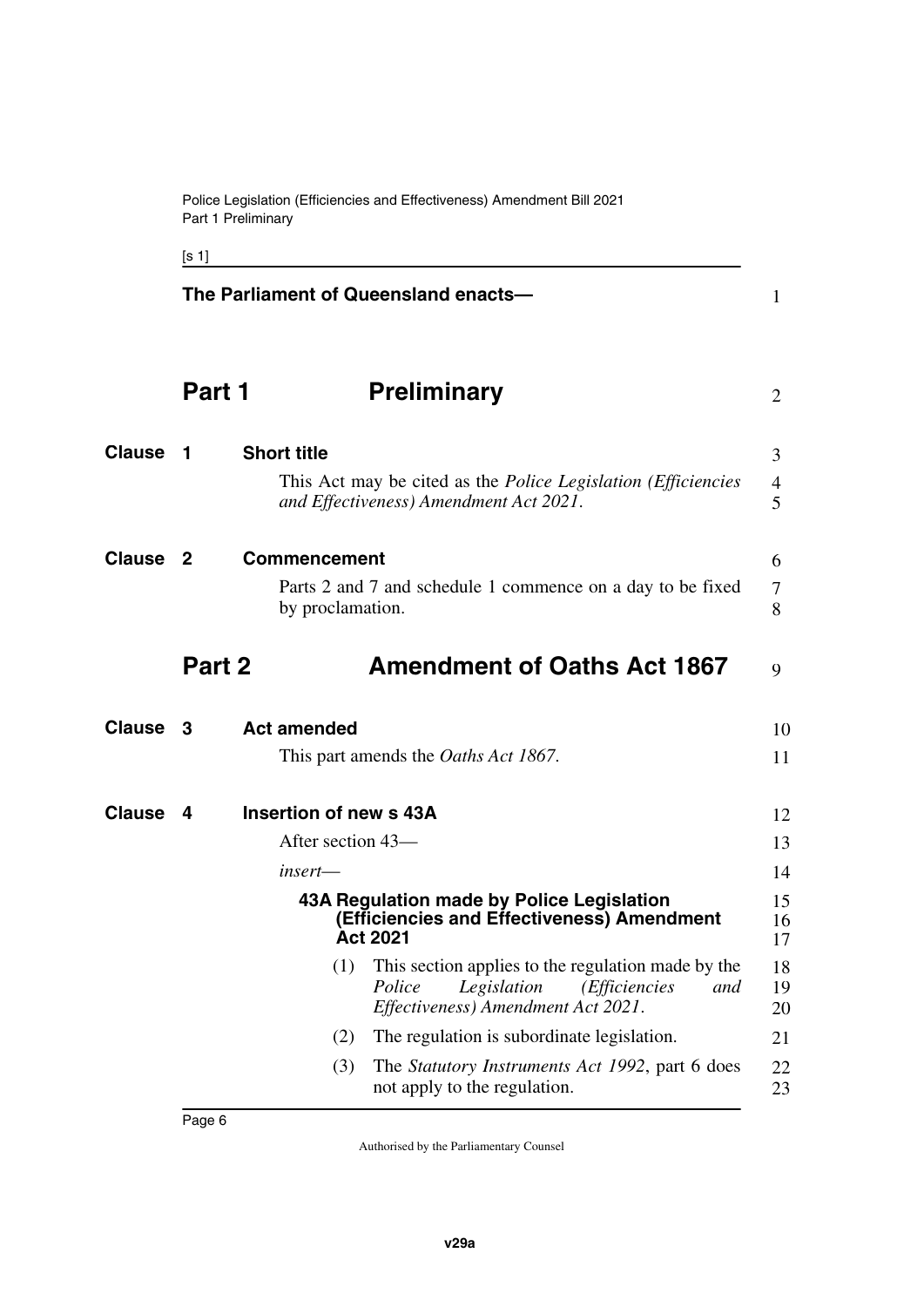<span id="page-8-1"></span>Police Legislation (Efficiencies and Effectiveness) Amendment Bill 2021 Part 3 Amendment of Police Powers and Responsibilities Act 2000

| ٠ | ×  |
|---|----|
| × | ۰, |
|   |    |

<span id="page-8-7"></span><span id="page-8-6"></span><span id="page-8-5"></span><span id="page-8-4"></span><span id="page-8-3"></span><span id="page-8-2"></span><span id="page-8-0"></span>

|               | Part 3 |     |                         | <b>Amendment of Police Powers</b><br>and Responsibilities Act 2000                                   | $\mathbf{1}$<br>$\overline{2}$ |
|---------------|--------|-----|-------------------------|------------------------------------------------------------------------------------------------------|--------------------------------|
| <b>Clause</b> | 5      |     | <b>Act amended</b>      |                                                                                                      | 3                              |
|               |        |     | 2000.                   | This part amends the <i>Police Powers and Responsibilities Act</i>                                   | $\overline{4}$<br>5            |
| <b>Clause</b> | 6      |     | warning for consorting) | Amendment of s 53BAC (Police powers for giving official                                              | 6<br>7                         |
|               |        | (1) |                         | Section $53BAC(6)(b)$ , 'means'—                                                                     | 8                              |
|               |        |     | omit, insert-           |                                                                                                      | 9                              |
|               |        |     |                         | communication                                                                                        | 10                             |
|               |        | (2) |                         | Section 53BAC(9), definitions <i>electronic means</i> and SMS                                        | 11<br>12                       |
|               |        |     | omit.                   |                                                                                                      | 13                             |
|               |        | (3) | 'means'—                | Section 53BAC(9), definition <i>prescribed way</i> , paragraph (b),                                  | 14<br>15                       |
|               |        |     | omit, insert-           |                                                                                                      | 16                             |
|               |        |     |                         | communication                                                                                        | 17                             |
| <b>Clause</b> | 7      |     |                         | Amendment of s 149A (Definitions for chapter)                                                        | 18                             |
|               |        |     | Section 149A-           |                                                                                                      | 19                             |
|               |        |     | insert—                 |                                                                                                      | 20                             |
|               |        |     |                         | <i>crime scene threshold offence means—</i>                                                          | 21                             |
|               |        |     | (a)                     | indictable offence for which<br>the<br>an<br>maximum penalty is at least 4 years<br>imprisonment; or | 22<br>23<br>24                 |
|               |        |     | (b)                     | an offence involving deprivation of liberty.                                                         | 25                             |
|               |        |     |                         |                                                                                                      |                                |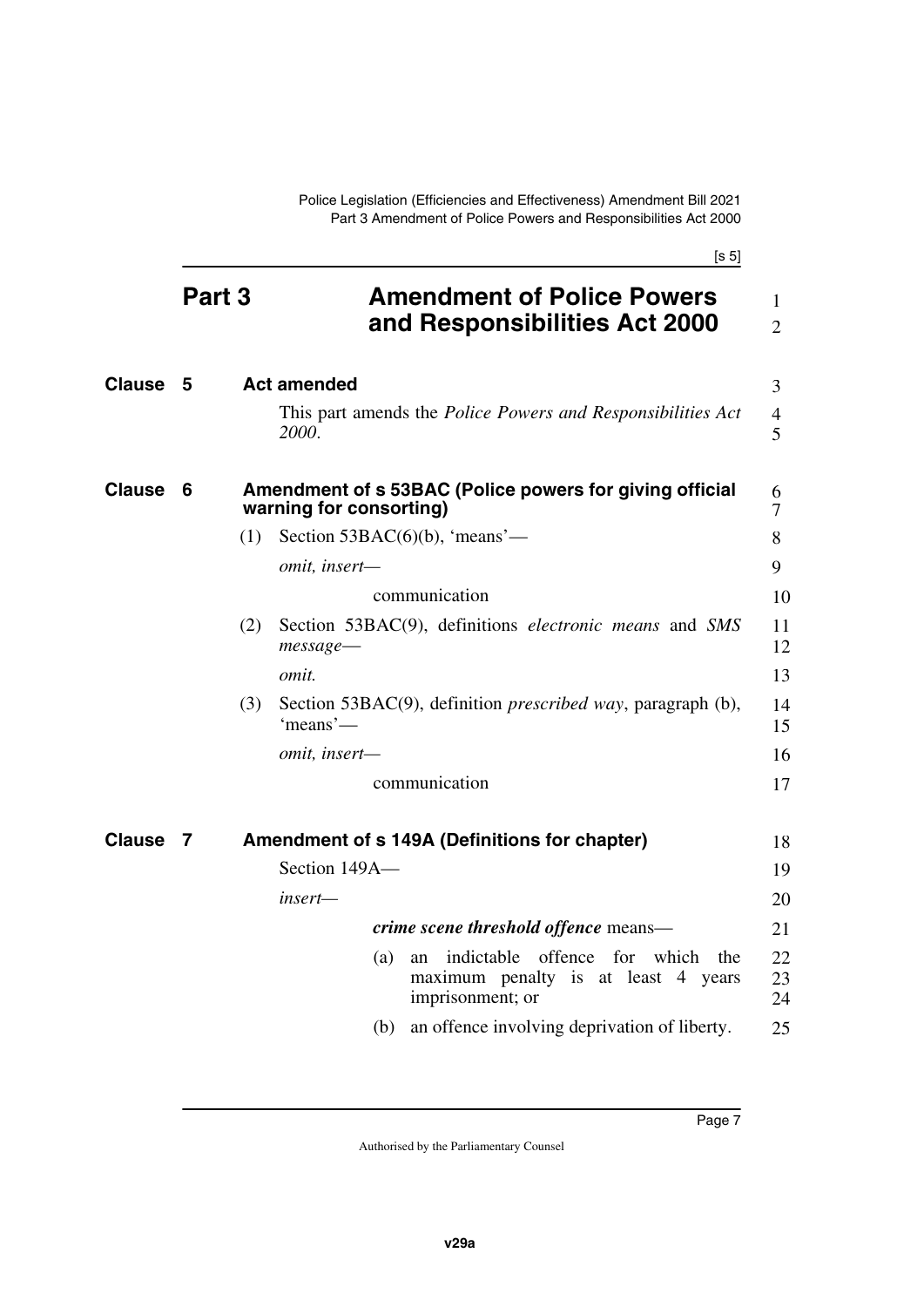<span id="page-9-1"></span><span id="page-9-0"></span>[s 8]

| <b>Clause</b> | 8 |     | been seized)                  |     |      | Amendment of s 154A (Order after digital device has                                                                                                                                                                                            | $\mathbf{1}$<br>$\overline{2}$   |
|---------------|---|-----|-------------------------------|-----|------|------------------------------------------------------------------------------------------------------------------------------------------------------------------------------------------------------------------------------------------------|----------------------------------|
|               |   | (1) | Section $154A(1)$ —           |     |      |                                                                                                                                                                                                                                                | 3                                |
|               |   |     | omit, insert-                 |     |      |                                                                                                                                                                                                                                                | 4                                |
|               |   |     | (1)                           |     |      | This section applies if—                                                                                                                                                                                                                       | 5                                |
|               |   |     |                               | (a) |      | a digital device is seized under a search<br>warrant and removed from a place, and<br>either-                                                                                                                                                  | 6<br>7<br>8                      |
|               |   |     |                               |     | (i)  | the search warrant did not contain an<br>order made under section $154(1)$ or $(2)$ ;<br><b>or</b>                                                                                                                                             | 9<br>10<br>11                    |
|               |   |     |                               |     | (ii) | the search warrant contained an order<br>made under section $154(1)$ or (2) but<br>further access information is required<br>for a police officer to gain access to<br>device information from the device that<br>may be relevant evidence; or | 12<br>13<br>14<br>15<br>16<br>17 |
|               |   |     |                               | (b) |      | a digital device is otherwise lawfully seized<br>under this Act, other than under section<br>$176(1)(j)$ , and removed from a place.                                                                                                           | 18<br>19<br>20                   |
|               |   | (2) | Section $154A(3)(a)$ and (b)— |     |      |                                                                                                                                                                                                                                                | 21                               |
|               |   |     | omit, insert-                 |     |      |                                                                                                                                                                                                                                                | 22                               |
|               |   |     |                               | (a) |      | may be made at any time after the digital<br>device has been seized; and                                                                                                                                                                       | 23<br>24                         |
|               |   |     |                               | (b) |      | must be made—                                                                                                                                                                                                                                  | 25                               |
|               |   |     |                               |     | (i)  | if the digital device was seized under a<br>search warrant issued by a Supreme<br>Court judge—to a Supreme Court<br>judge; or                                                                                                                  | 26<br>27<br>28<br>29             |
|               |   |     |                               |     | (ii) | otherwise—to a magistrate.                                                                                                                                                                                                                     | 30                               |
|               |   | (3) | Section $154A(5)$ —           |     |      |                                                                                                                                                                                                                                                | 31                               |
|               |   |     | omit, insert-                 |     |      |                                                                                                                                                                                                                                                | 32                               |
|               |   |     | (5)                           |     |      | A magistrate or a judge (the <i>judicial officer</i> ) may                                                                                                                                                                                     | 33                               |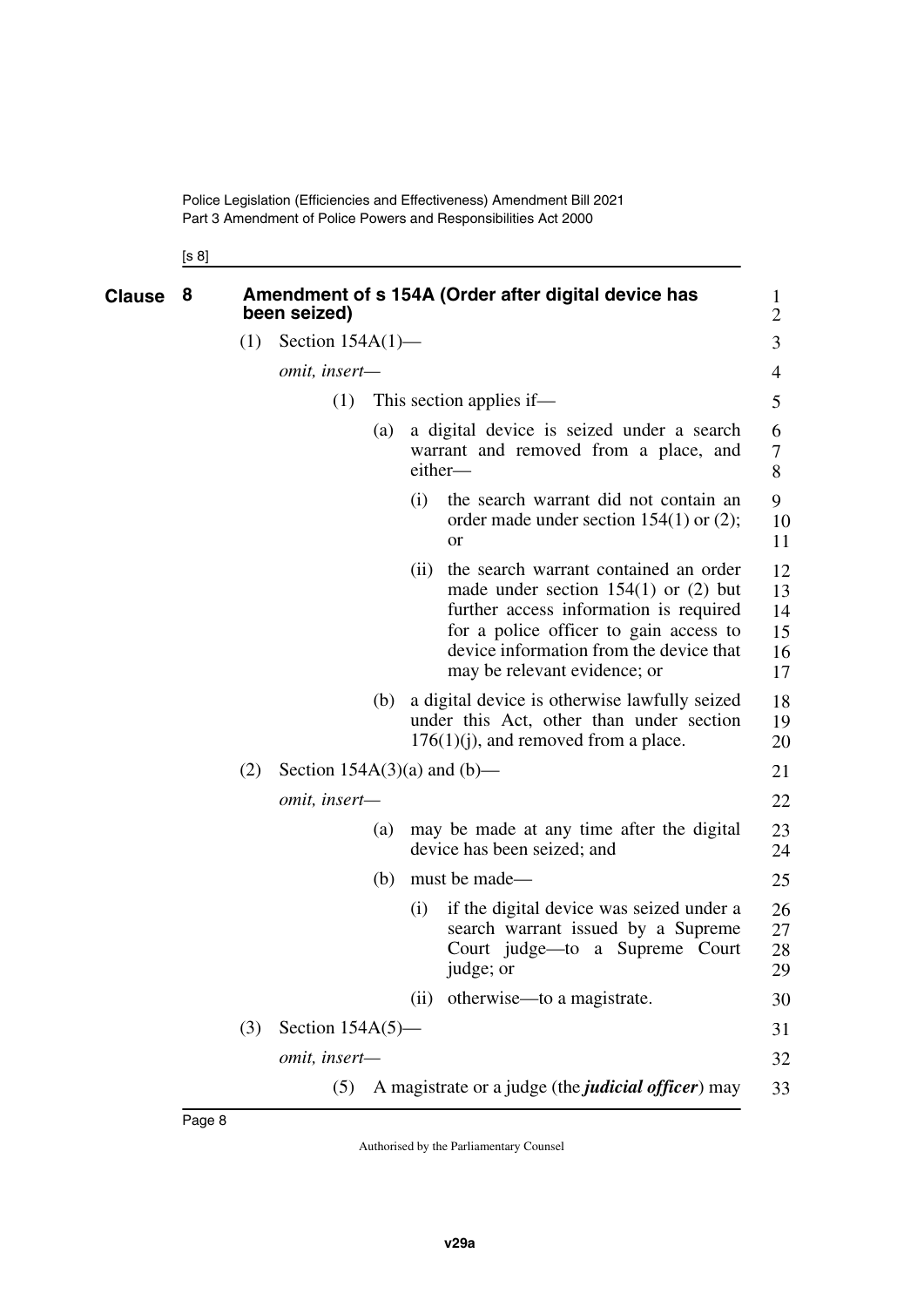Police Legislation (Efficiencies and Effectiveness) Amendment Bill 2021 Part 3 Amendment of Police Powers and Responsibilities Act 2000

[s 9]

<span id="page-10-5"></span><span id="page-10-4"></span><span id="page-10-3"></span><span id="page-10-2"></span><span id="page-10-1"></span><span id="page-10-0"></span>

|               |    | make an order under subsection $(2)$ only if—<br>for a digital device seized under a search<br>(a)<br>issued by<br>magistrate<br>warrant<br>$\mathbf{a}$<br><b>or</b><br>judge—the judicial officer is satisfied there<br>are reasonable grounds for suspecting that<br>device information from the digital device<br>may be relevant evidence; or | 1<br>$\overline{2}$<br>3<br>$\overline{4}$<br>5<br>6<br>$\tau$ |
|---------------|----|----------------------------------------------------------------------------------------------------------------------------------------------------------------------------------------------------------------------------------------------------------------------------------------------------------------------------------------------------|----------------------------------------------------------------|
|               |    | otherwise—the judicial officer is satisfied<br>(b)<br>there are reasonable grounds for suspecting<br>that device information from the digital<br>device may be evidence of-                                                                                                                                                                        | 8<br>9<br>10<br>11                                             |
|               |    | a crime scene threshold offence; or<br>(i)                                                                                                                                                                                                                                                                                                         | 12                                                             |
|               |    | an offence against any of the following<br>(ii)<br>sections of the Criminal Code-                                                                                                                                                                                                                                                                  | 13<br>14                                                       |
|               |    | section 223                                                                                                                                                                                                                                                                                                                                        | 15                                                             |
|               |    | section 227A<br>٠                                                                                                                                                                                                                                                                                                                                  | 16                                                             |
|               |    | section 227B.                                                                                                                                                                                                                                                                                                                                      | 17                                                             |
| Clause        | 9  | Amendment of s 163A (Definitions for part)                                                                                                                                                                                                                                                                                                         | 18                                                             |
|               |    | Section 163A, definition crime scene threshold offence—                                                                                                                                                                                                                                                                                            | 19                                                             |
|               |    | omit.                                                                                                                                                                                                                                                                                                                                              | 20                                                             |
| <b>Clause</b> | 10 | Amendment of s 599 (Coroner's search warrant)                                                                                                                                                                                                                                                                                                      | 21                                                             |
|               |    | Section 599(3), 'other electronic means'—                                                                                                                                                                                                                                                                                                          | 22                                                             |
|               |    | omit, insert-                                                                                                                                                                                                                                                                                                                                      | 23                                                             |
|               |    | electronic communication                                                                                                                                                                                                                                                                                                                           | 24                                                             |
| Clause 11     |    | Amendment of s 801 (Steps after issue of prescribed<br>authority)                                                                                                                                                                                                                                                                                  | 25<br>26                                                       |
|               |    | Section $801(1)(a)$ —<br>(1)                                                                                                                                                                                                                                                                                                                       | 27                                                             |
|               |    | omit, insert-                                                                                                                                                                                                                                                                                                                                      | 28                                                             |
|               |    |                                                                                                                                                                                                                                                                                                                                                    |                                                                |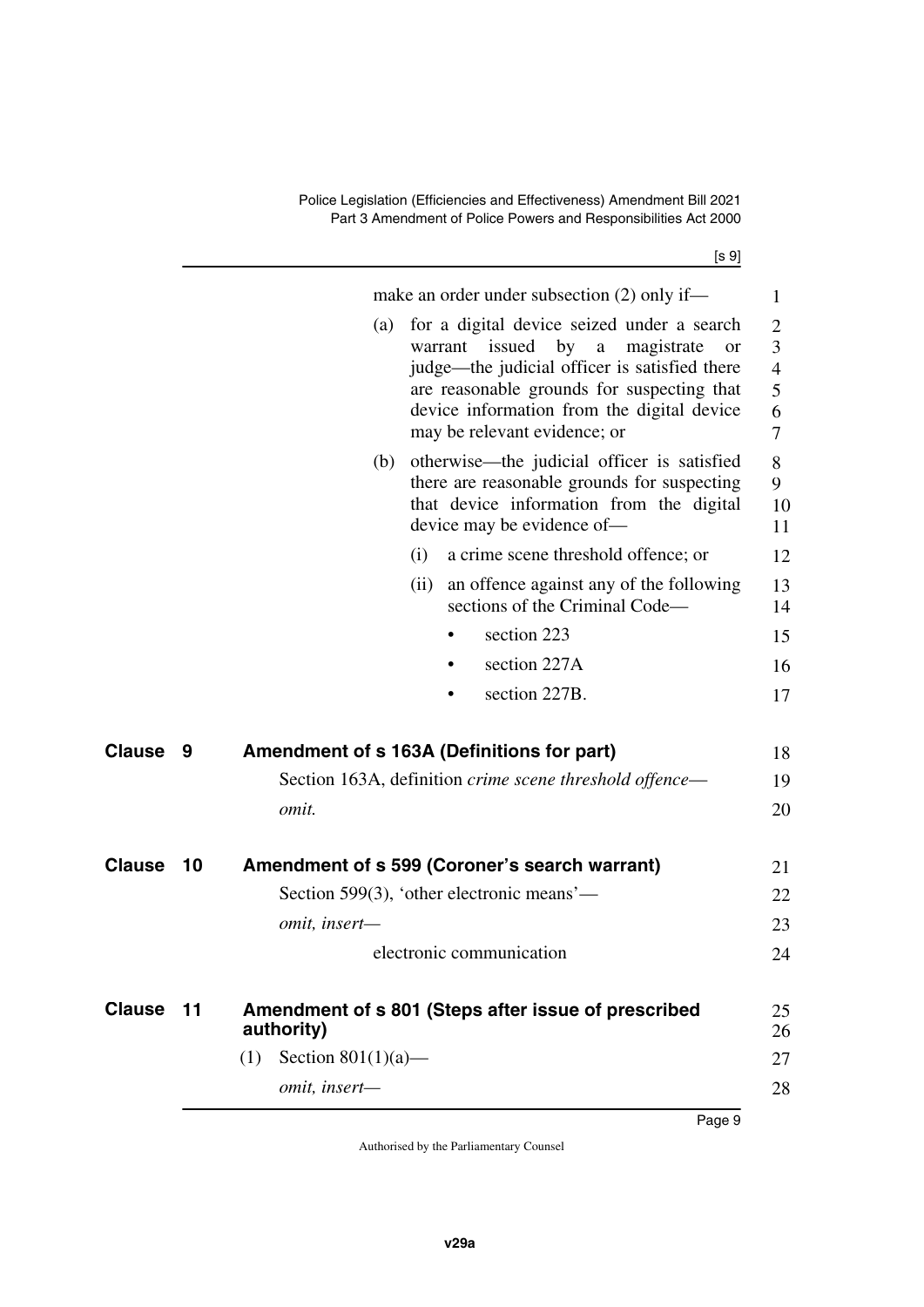[s 11]

|     |                       |     | (a) if it is reasonably practicable to give a copy<br>of the prescribed authority to the police<br>officer or law enforcement officer by<br>communication—immediately<br>electronic<br>give the copy to the police officer or law<br>enforcement<br>officer<br>by<br>electronic<br>communication; and | $\mathbf{1}$<br>$\overline{2}$<br>3<br>$\overline{4}$<br>5<br>6<br>7 |
|-----|-----------------------|-----|-------------------------------------------------------------------------------------------------------------------------------------------------------------------------------------------------------------------------------------------------------------------------------------------------------|----------------------------------------------------------------------|
| (2) | enforcement officer'- |     | Section 801(2), 'fax a copy to the police officer or law                                                                                                                                                                                                                                              | 8<br>9                                                               |
|     | omit, insert-         |     |                                                                                                                                                                                                                                                                                                       | 10                                                                   |
|     |                       |     | give a copy of the prescribed authority to the<br>police officer or law enforcement officer by<br>electronic communication                                                                                                                                                                            | 11<br>12<br>13                                                       |
| (3) | Section $801(3)$ —    |     |                                                                                                                                                                                                                                                                                                       | 14                                                                   |
|     | omit, insert-         |     |                                                                                                                                                                                                                                                                                                       | 15                                                                   |
|     | (3)                   |     | To remove doubt, it is declared that the copy of<br>the prescribed authority given under subsection<br>$(1)(a)$ , or the prescribed authority form properly<br>completed by the police officer or law<br>enforcement officer-                                                                         | 16<br>17<br>18<br>19<br>20                                           |
|     |                       | (a) | is, and is taken always to have been, of the<br>same effect as the prescribed authority<br>signed by the issuer; and                                                                                                                                                                                  | 21<br>22<br>23                                                       |
|     |                       | (b) | authorises the entry and the exercise of the<br>other powers stated in the prescribed<br>authority issued by the issuer.                                                                                                                                                                              | 24<br>25<br>26                                                       |
| (4) | Section $801(4)(a)$ — |     |                                                                                                                                                                                                                                                                                                       | 27                                                                   |
|     | omit, insert-         |     |                                                                                                                                                                                                                                                                                                       | 28                                                                   |
|     |                       |     | (a) if section $800(4)$ applies in relation to the<br>application for the prescribed authority—                                                                                                                                                                                                       | 29<br>30                                                             |
|     |                       |     | for an application that is electronically<br>(i)<br>sworn-a<br>of<br>the<br>copy<br>sworn<br>application; or                                                                                                                                                                                          | 31<br>32<br>33                                                       |
|     |                       |     | otherwise—the sworn application; and<br>(ii)                                                                                                                                                                                                                                                          | 34                                                                   |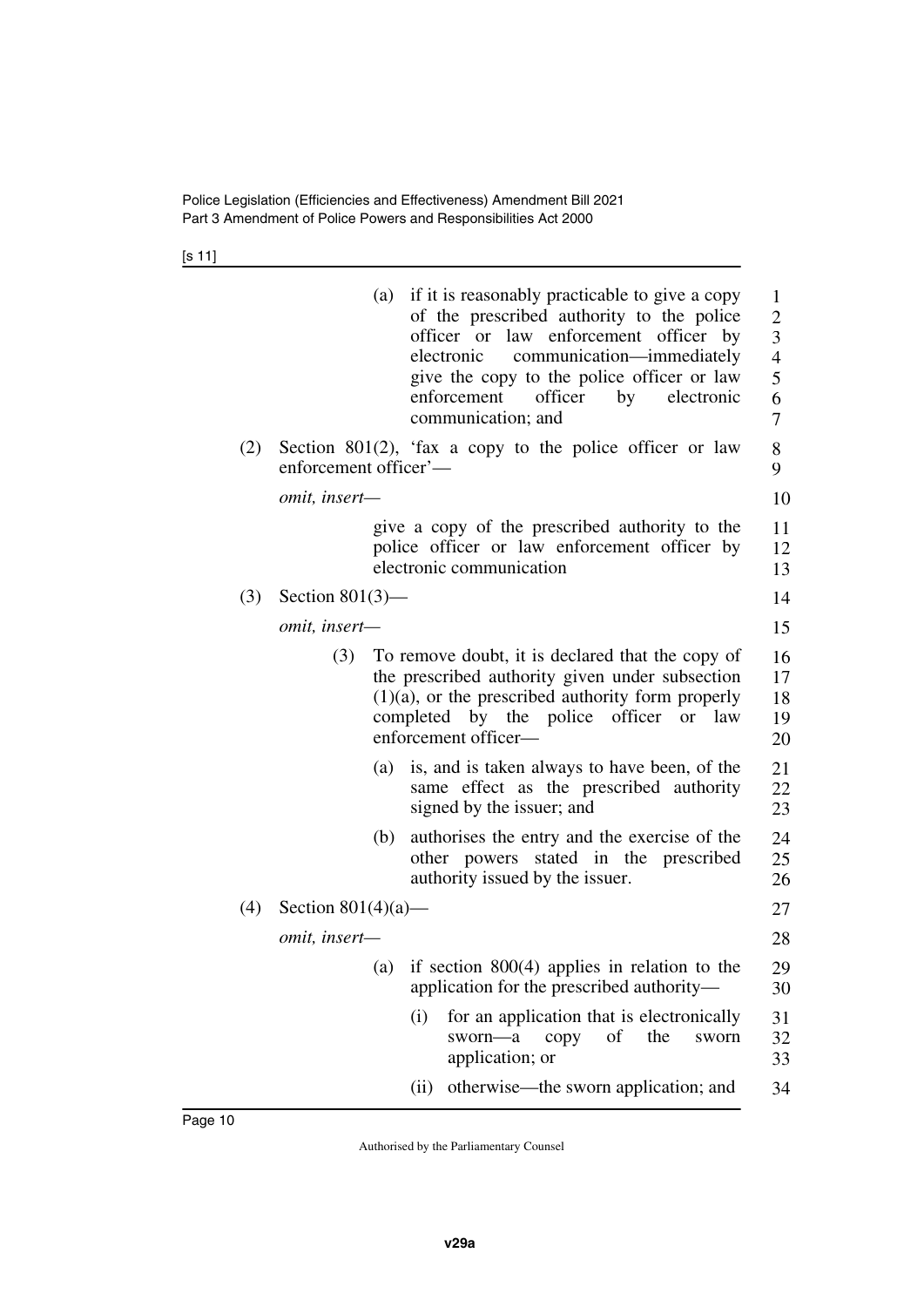Police Legislation (Efficiencies and Effectiveness) Amendment Bill 2021 Part 3 Amendment of Police Powers and Responsibilities Act 2000

[s 12]

|    | (5) | Section $801(6)$ — |            |                                                                                                                                                                                                                                 | 1                          |
|----|-----|--------------------|------------|---------------------------------------------------------------------------------------------------------------------------------------------------------------------------------------------------------------------------------|----------------------------|
|    |     | omit.              |            |                                                                                                                                                                                                                                 | $\overline{2}$             |
|    | (6) | Section $801(7)$ — |            |                                                                                                                                                                                                                                 | 3                          |
|    |     |                    |            | <i>renumber</i> as section 801(6).                                                                                                                                                                                              | 4                          |
|    | (7) | Section 801-       |            |                                                                                                                                                                                                                                 | 5                          |
|    |     | insert-            |            |                                                                                                                                                                                                                                 | 6                          |
|    |     | (7)                |            | In this section-                                                                                                                                                                                                                | 7                          |
|    |     |                    | or $31F$ . | <i>electronically sworn</i> , in relation to an application<br>for a prescribed authority, means the affidavit,<br>that forms part of the application, is made and<br>signed under the <i>Oaths Act 1867</i> , section $16C(2)$ | 8<br>9<br>10<br>11<br>12   |
| 12 |     |                    |            | <b>Amendment of sch 6 (Dictionary)</b>                                                                                                                                                                                          | 13                         |
|    | (1) | Schedule 6-        |            |                                                                                                                                                                                                                                 | 14                         |
|    |     | insert-            |            |                                                                                                                                                                                                                                 | 15                         |
|    |     |                    |            | <b><i>data</i></b> includes the whole or part of a computer<br>program within the meaning of the <i>Copyright Act</i><br>1968 (Cwlth).                                                                                          | 16<br>17<br>18             |
|    |     |                    |            | <i>electronic communication</i> means—                                                                                                                                                                                          | 19                         |
|    |     |                    | (a)        | a communication of information in the form<br>of data, text or images by guided or<br>unguided electromagnetic energy, including,<br>for example, by email, multimedia message<br>or SMS message; or                            | 20<br>21<br>22<br>23<br>24 |
|    |     |                    | (b)        | a communication of information in the form<br>guided<br>οf<br>sound<br>by<br>unguided<br><b>or</b><br>electromagnetic energy, if the sound is<br>processed at its destination by an automated<br>voice recognition system.      | 25<br>26<br>27<br>28<br>29 |
|    |     |                    |            | <b>SMS</b> message means a text message sent using<br>the mobile phone service known as the short<br>messaging service.                                                                                                         | 30<br>31<br>32             |

<span id="page-12-1"></span><span id="page-12-0"></span>**Clause** 13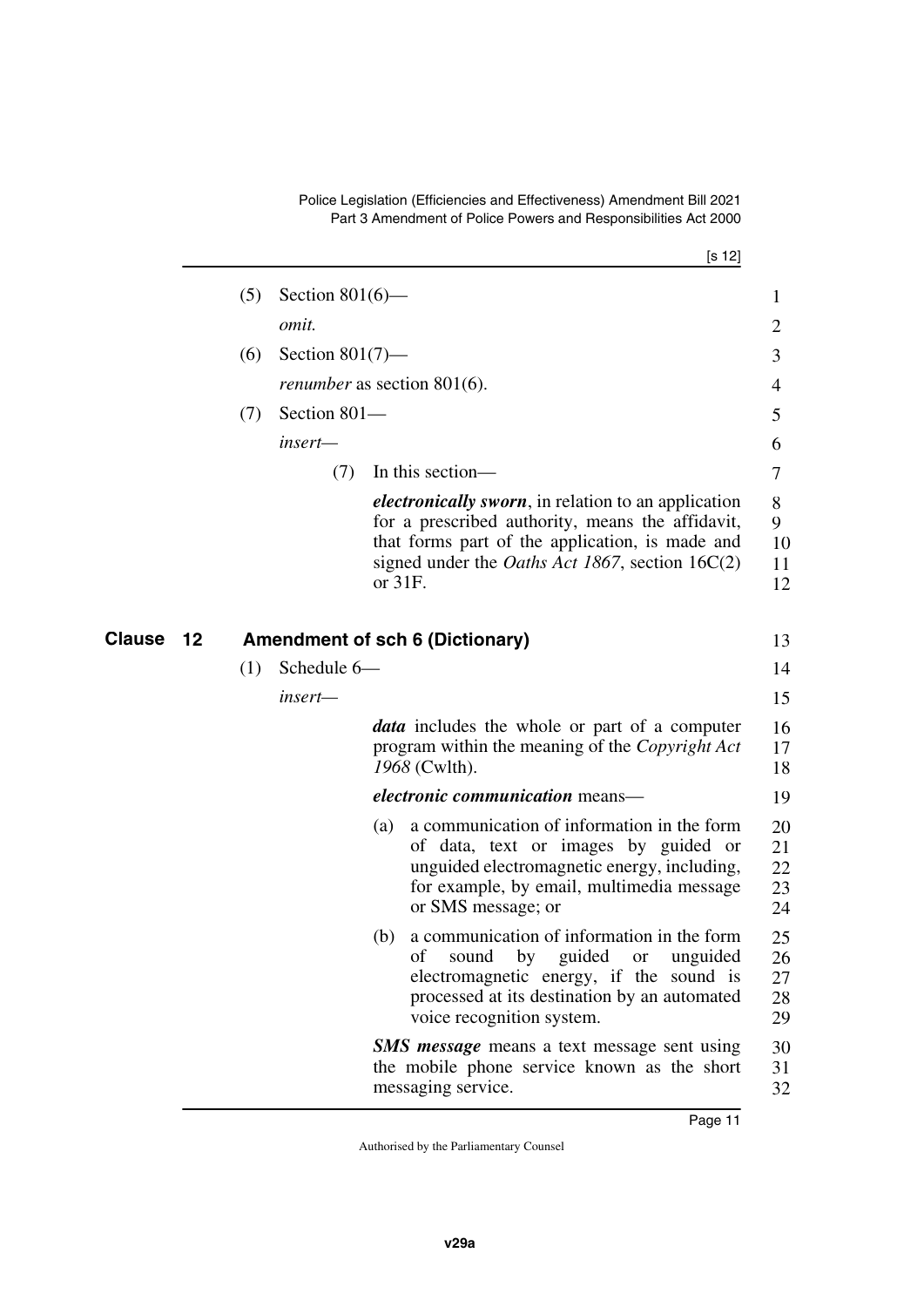<span id="page-13-3"></span><span id="page-13-1"></span>

| ٠ |  | × |
|---|--|---|
|---|--|---|

<span id="page-13-7"></span><span id="page-13-6"></span><span id="page-13-5"></span><span id="page-13-4"></span><span id="page-13-2"></span><span id="page-13-0"></span>

|               |        | (2) | see section $163A'$ — | Schedule 6, definition <i>crime scene threshold offence</i> , 'part 3,                                                | $\mathbf{1}$<br>$\overline{2}$ |
|---------------|--------|-----|-----------------------|-----------------------------------------------------------------------------------------------------------------------|--------------------------------|
|               |        |     | omit, insert-         |                                                                                                                       | 3                              |
|               |        |     |                       | see section 149A                                                                                                      | $\overline{4}$                 |
|               | Part 4 |     |                       | <b>Amendment of Police Service</b><br><b>Administration Act 1990</b>                                                  | 5<br>6                         |
|               |        |     |                       |                                                                                                                       |                                |
| <b>Clause</b> | 13     |     | <b>Act amended</b>    |                                                                                                                       | 7                              |
|               |        |     |                       | This part amends the <i>Police Service Administration Act 1990</i> .                                                  | 8                              |
| <b>Clause</b> | 14     |     |                       | <b>Amendment of s 1.4 (Definitions)</b>                                                                               | 9                              |
|               |        |     | Section 1.4-          |                                                                                                                       | 10                             |
|               |        |     | insert-               |                                                                                                                       | 11                             |
|               |        |     |                       | saliva analysing instrument, for part 5A, see<br>section 5A.2.                                                        | 12<br>13                       |
| Clause        | 15     |     |                       | <b>Amendment of s 5.16 (Special constables)</b>                                                                       | 14                             |
|               |        | (1) |                       | Section 5.16(2)(c), after 'officer'—                                                                                  | 15                             |
|               |        |     | insert-               |                                                                                                                       | 16                             |
|               |        |     |                       | , under this Act or another Act,                                                                                      | 17                             |
|               |        | (2) | Section 5.16-         |                                                                                                                       | 18                             |
|               |        |     | insert-               |                                                                                                                       | 19                             |
|               |        |     | (2A)                  | Subject to subsection (2), other Acts apply to a<br>special constable as if the special constable were<br>an officer. | 20<br>21<br>22                 |
|               |        | (3) |                       | Section 5.16(3), 'Subject' $-$                                                                                        | 23                             |
|               |        |     | omit, insert-         |                                                                                                                       | 24                             |
|               |        |     |                       | Also, subject                                                                                                         | 25                             |
|               |        |     |                       |                                                                                                                       |                                |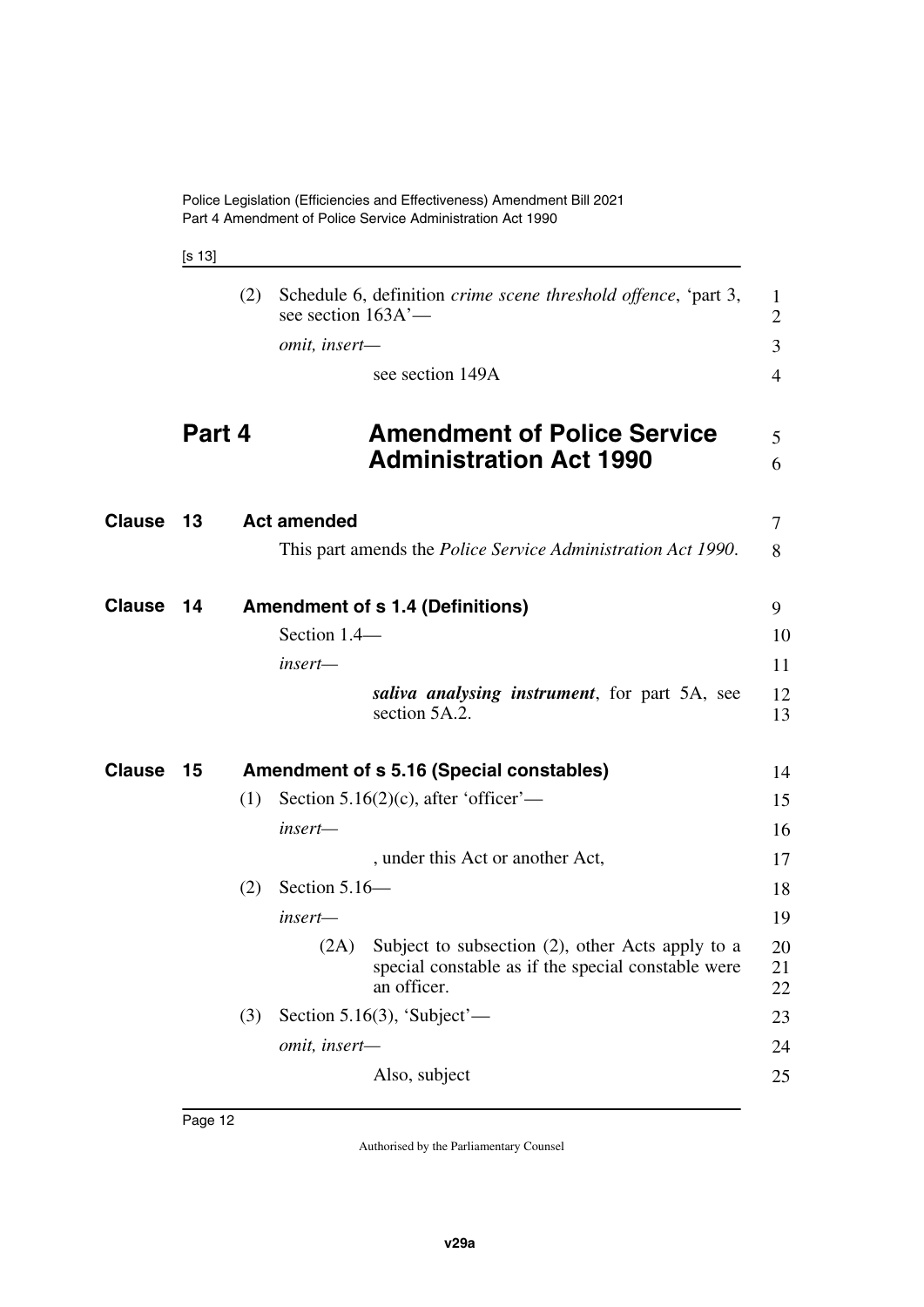<span id="page-14-1"></span><span id="page-14-0"></span>

|               |    |     | [s 16]                                                                                                                     |
|---------------|----|-----|----------------------------------------------------------------------------------------------------------------------------|
|               |    | (4) | Section 5.16(2A) and $(3)$ —                                                                                               |
|               |    |     | <i>renumber</i> as section $5.16(3)$ and $(4)$ .                                                                           |
| <b>Clause</b> | 16 |     | Amendment of s 5.17 (Authorisation of non-State police<br>officers)                                                        |
|               |    | (1) | Section $5.17(2)$ —                                                                                                        |
|               |    |     | omit, insert-                                                                                                              |
|               |    |     | The commissioner may authorise the non-State<br>(2)<br>police officer to exercise the powers of a police<br>officer under- |
|               |    |     | police<br>specified<br>the<br>(a)<br>the<br>Acts<br>in<br>authorisation; or                                                |
|               |    |     | all police Acts.<br>(b)                                                                                                    |
|               |    | (2) | Section 5.17(8), 'The Police Act'—                                                                                         |
|               |    |     | omit, insert-                                                                                                              |
|               |    |     | Each empowering Act                                                                                                        |
|               |    | (3) | Section 5.17(9), 'the Police Act'—                                                                                         |
|               |    |     | omit, insert-                                                                                                              |
|               |    |     | each empowering Act                                                                                                        |
|               |    | (4) | Section $5.17(15)$ —                                                                                                       |
|               |    |     | insert-                                                                                                                    |
|               |    |     | the<br>(ca) the<br>empowering<br>Acts<br>under<br>authorisations;                                                          |
|               |    | (5) | Section 5.17(15)(ca) to (e)—                                                                                               |
|               |    |     | <i>renumber</i> as section $5.17(15)(d)$ to (f).                                                                           |
|               |    | (6) | Section $5.17(17)$ —                                                                                                       |
|               |    |     | insert-                                                                                                                    |
|               |    |     | <i>empowering Act</i> means—                                                                                               |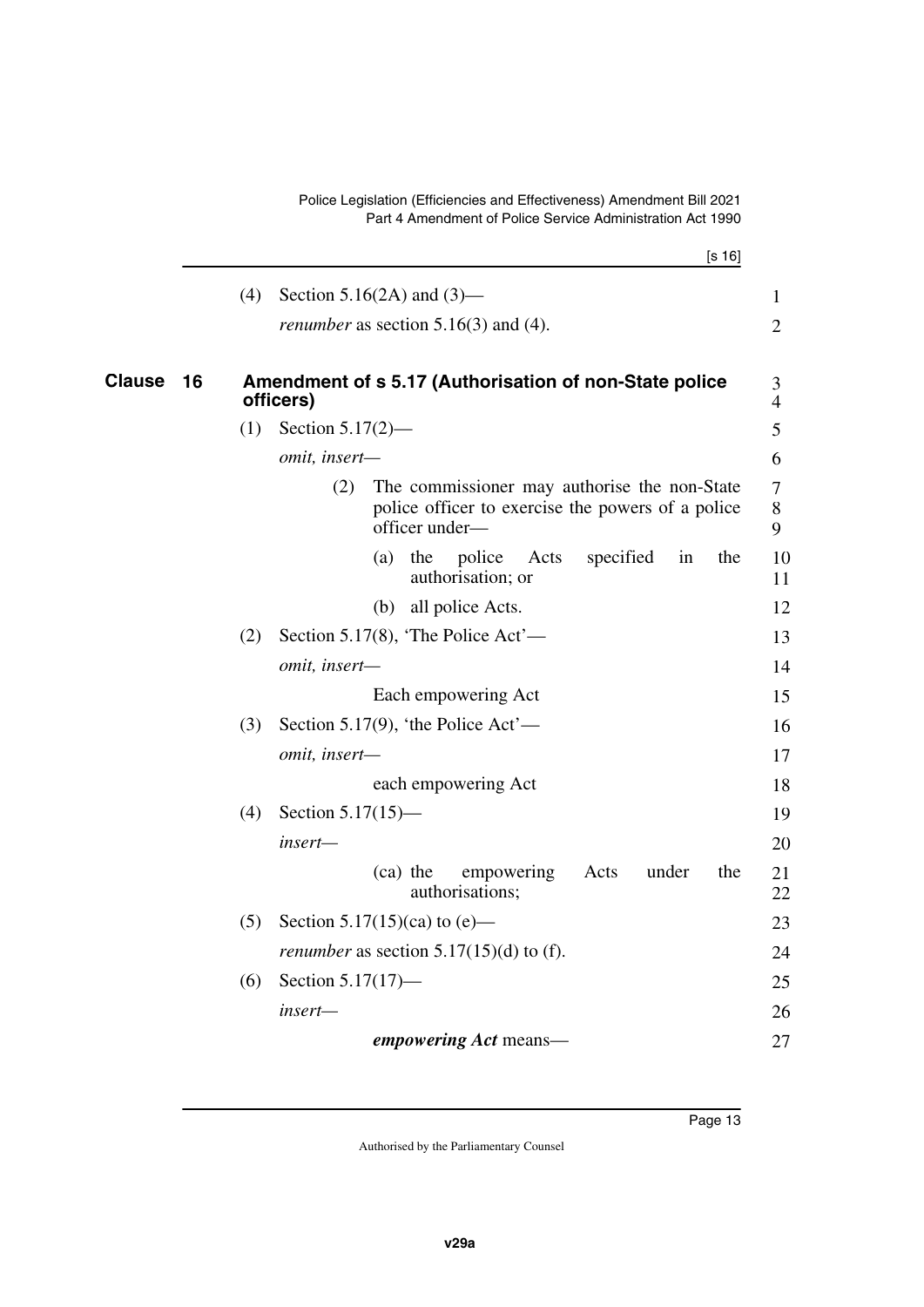<span id="page-15-1"></span>[s 17]

<span id="page-15-0"></span>

|              | authorisation<br>under<br>(a)<br>for<br>an<br>subsection<br>$(2)(a)$ —a police Act<br>specified<br>in<br>the<br>authorisation; or       | 1<br>$\overline{2}$<br>3 |
|--------------|-----------------------------------------------------------------------------------------------------------------------------------------|--------------------------|
|              | authorisation<br>under<br>subsection<br>(b)<br>for<br>an<br>$(2)(b)$ —a police Act.                                                     | $\overline{4}$<br>5      |
|              | <i>police Act</i> means a Queensland Act that confers a<br>power on a police officer.                                                   | 6<br>$\overline{7}$      |
| Clause<br>17 | Amendment of s 5A.2 (Definitions for pt 5A)                                                                                             | 8                        |
|              | Section 5A.2, definition critical incident—<br>(1)                                                                                      | 9                        |
|              | omit.                                                                                                                                   | 10                       |
|              | Section 5A.2-<br>(2)                                                                                                                    | 11                       |
|              | insert—                                                                                                                                 | 12                       |
|              | <i>critical incident</i> means any of the following—                                                                                    | 13                       |
|              | an incident in which an officer on duty<br>(a)<br>discharges a firearm-                                                                 | 14<br>15                 |
|              | injuring a person; or<br>(i)                                                                                                            | 16                       |
|              | in circumstances in which a person<br>(i)<br>could be injured;                                                                          | 17<br>18                 |
|              | an incident in which a person in custody<br>(b)<br>dies or suffers grievous bodily harm;                                                | 19<br>20                 |
|              | a workplace incident at a police station or<br>(c)<br>police establishment in which a person—                                           | 21<br>22                 |
|              | dies or suffers grievous bodily harm; or<br>(i)                                                                                         | 23                       |
|              | suffers injuries for which the person is<br>(ii)<br>admitted to hospital;                                                               | 24<br>25                 |
|              | an incident in which a person dies or suffers<br>(d)<br>grievous bodily harm in the course of, or as<br>a result of, police operations; | 26<br>27<br>28           |
|              | Examples of police operations-                                                                                                          | 29                       |
|              | a vehicle pursuit<br>٠                                                                                                                  | 30                       |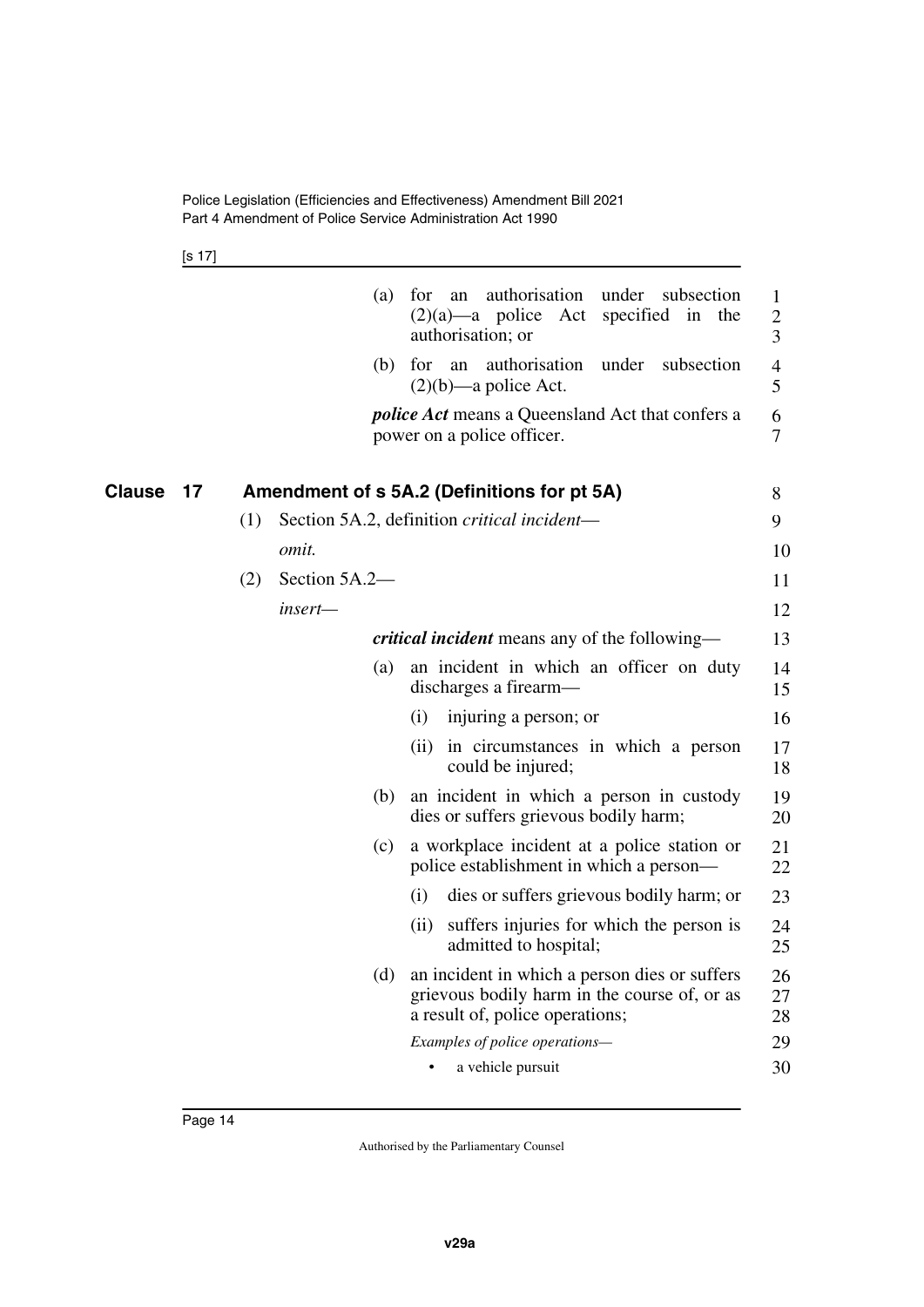[s 18]

<span id="page-16-3"></span><span id="page-16-2"></span><span id="page-16-1"></span><span id="page-16-0"></span>

|                     | an evacuation                                                                                                                                                                                                                | 1                          |
|---------------------|------------------------------------------------------------------------------------------------------------------------------------------------------------------------------------------------------------------------------|----------------------------|
|                     | a vehicle pursuit in which a person suffers<br>(e)<br>injuries for which the person is admitted to<br>hospital.                                                                                                              | 2<br>3<br>$\overline{4}$   |
|                     | <i>firearm</i> does not include a firearm loaded with a<br>projectile that is not designed to cause death or<br>grievous bodily harm.                                                                                        | 5<br>6<br>7                |
|                     | Examples of a projectile that is not designed to cause death<br>or grievous bodily harm-                                                                                                                                     | 8<br>9                     |
|                     | beanbag round, 40mm impact round                                                                                                                                                                                             | 10                         |
|                     | <i>grievous bodily harm</i> see the Criminal Code,<br>section 1.                                                                                                                                                             | 11<br>12                   |
|                     | saliva<br>analysing instrument<br>means<br>an<br>instrument, prescribed by regulation, for finding<br>out whether a targeted substance is present in a<br>person's saliva by analysing a specimen of the<br>person's saliva. | 13<br>14<br>15<br>16<br>17 |
|                     | <i>vehicle pursuit</i> means a police motor vehicle<br>pursuit for the purpose of apprehending a person.                                                                                                                     | 18<br>19                   |
|                     | Section 5A.2, definition evidence, after 'urine'—<br>(3)                                                                                                                                                                     | 20                         |
|                     | insert-                                                                                                                                                                                                                      | 21                         |
|                     | or saliva                                                                                                                                                                                                                    | 22                         |
|                     | Section 5A.2, definition <i>targeted substance test</i> , after<br>(4)<br>'urine'—                                                                                                                                           | 23<br>24                   |
|                     | insert—                                                                                                                                                                                                                      | 25                         |
|                     | or saliva                                                                                                                                                                                                                    | 26                         |
| <b>Clause</b><br>18 | <b>Replacement of s 5A.4A (Analysts)</b>                                                                                                                                                                                     | 27                         |
|                     | Section 5A.4A-                                                                                                                                                                                                               | 28                         |
|                     | omit, insert-                                                                                                                                                                                                                | 29                         |
|                     | <b>5A.4A Analysts</b>                                                                                                                                                                                                        | 30                         |
|                     | The Minister may, by gazette notice, appoint an                                                                                                                                                                              | 31                         |
|                     | Page 15                                                                                                                                                                                                                      |                            |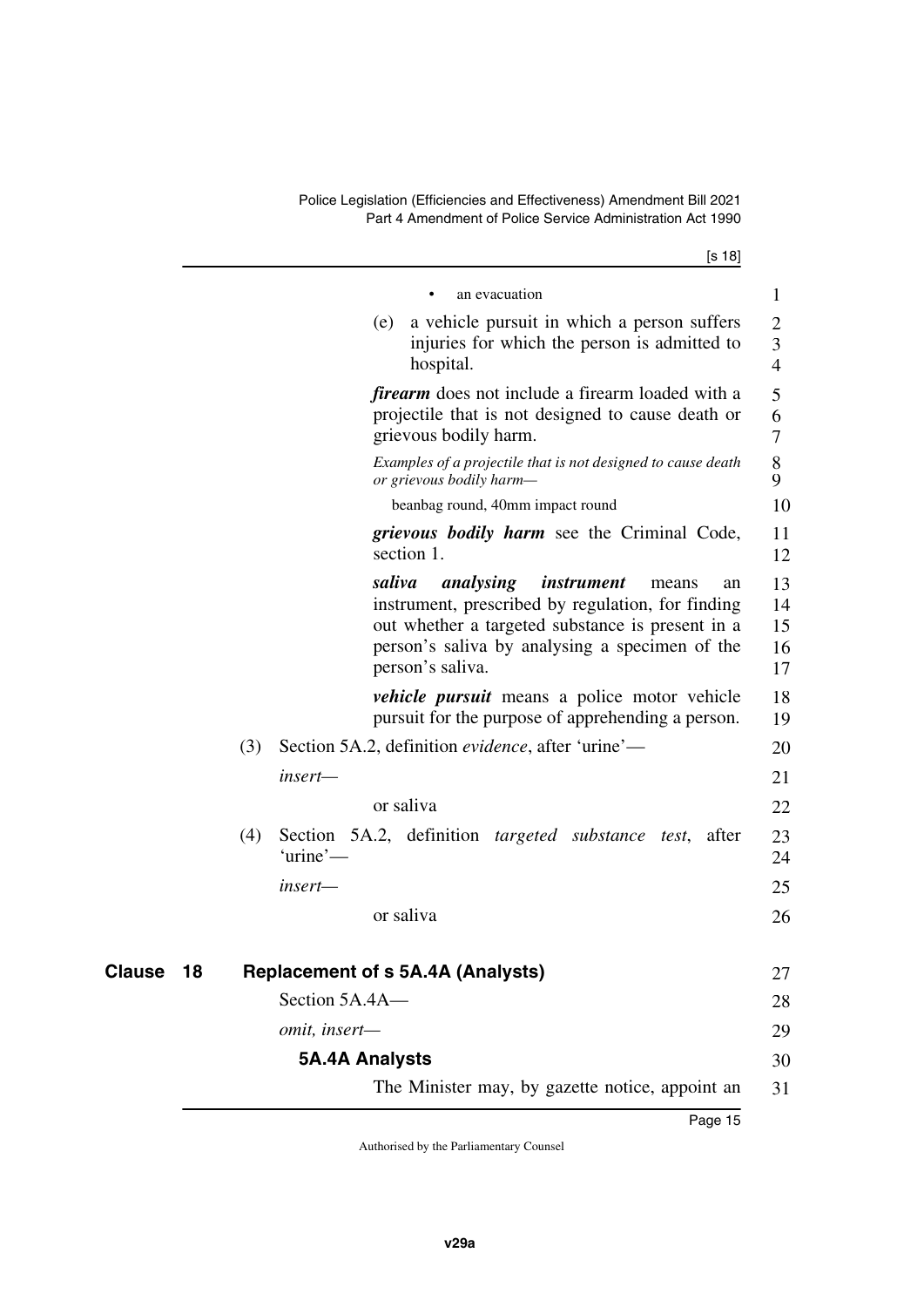<span id="page-17-1"></span><span id="page-17-0"></span>[s 19]

<span id="page-17-7"></span><span id="page-17-6"></span><span id="page-17-5"></span><span id="page-17-4"></span><span id="page-17-3"></span><span id="page-17-2"></span>

|              |                      | appropriately qualified person as an analyst for<br>this part.                                                                                                                                                                                                           |                                  |  |  |  |
|--------------|----------------------|--------------------------------------------------------------------------------------------------------------------------------------------------------------------------------------------------------------------------------------------------------------------------|----------------------------------|--|--|--|
|              |                      | 5A.4B Operators of saliva analysing instruments                                                                                                                                                                                                                          | 3                                |  |  |  |
|              | (1)                  | authorise<br>The<br>commissioner<br>may<br>an<br>appropriately qualified officer or staff member to<br>operate a saliva analysing instrument under<br>section 5A.14.                                                                                                     | 4<br>5<br>6<br>7                 |  |  |  |
|              | (2)                  | An authorisation may be—                                                                                                                                                                                                                                                 | 8                                |  |  |  |
|              |                      | (a) general or limited; and                                                                                                                                                                                                                                              | 9                                |  |  |  |
|              |                      | Example-                                                                                                                                                                                                                                                                 | 10                               |  |  |  |
|              |                      | An authorisation may be limited to operating a<br>saliva analysing instrument to analyse samples<br>given by relevant persons of a stated class.                                                                                                                         | 11<br>12<br>13                   |  |  |  |
|              |                      | given on the conditions the commissioner<br>(b)<br>considers appropriate.                                                                                                                                                                                                | 14<br>15                         |  |  |  |
| Clause<br>19 |                      | Amendment of s 5A.12 (Targeted substance levels)                                                                                                                                                                                                                         | 16                               |  |  |  |
|              |                      | Section $5A.12(1)$ and (3), after 'urine'—                                                                                                                                                                                                                               | 17                               |  |  |  |
|              | insert—              |                                                                                                                                                                                                                                                                          | 18                               |  |  |  |
|              |                      | or saliva                                                                                                                                                                                                                                                                | 19                               |  |  |  |
| Clause 20    |                      | Replacement of ss 5A.14 and 5A.15                                                                                                                                                                                                                                        | 20                               |  |  |  |
|              |                      | Sections $5A.14$ and $5A.15$ —                                                                                                                                                                                                                                           | 21                               |  |  |  |
|              | <i>omit, insert—</i> |                                                                                                                                                                                                                                                                          | 22                               |  |  |  |
|              | test                 | 5A.14 Providing specimen for targeted substance                                                                                                                                                                                                                          | 23<br>24                         |  |  |  |
|              | (1)                  | If a relevant person is required to submit to a<br>targeted substance test under this part, an<br>authorised person may require the relevant person<br>to provide a specimen of urine or saliva to an<br>authorised tester, at a stated time and place, for the<br>test. | 25<br>26<br>27<br>28<br>29<br>30 |  |  |  |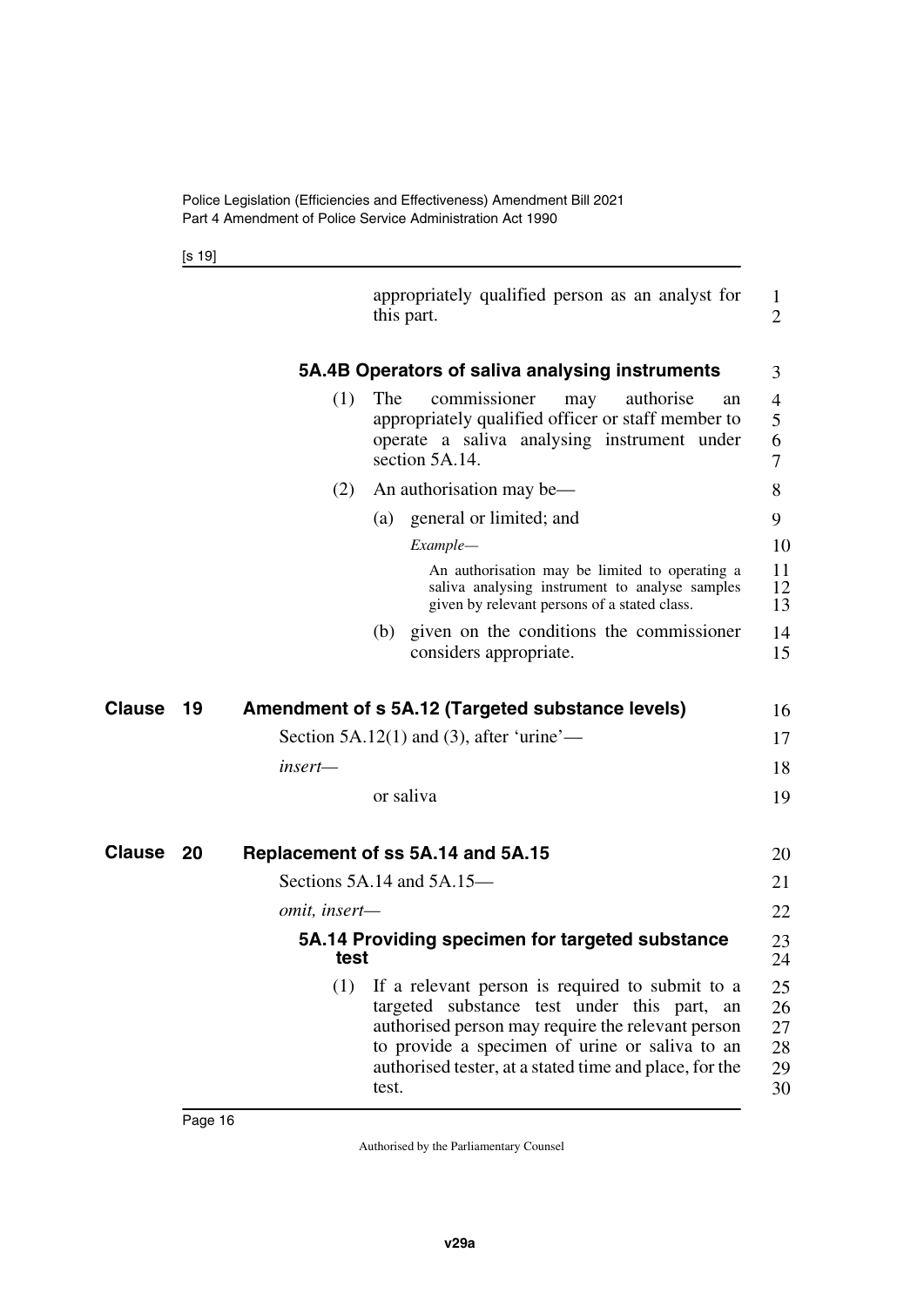| (2) | If the specimen is required because of section<br>$5A.13(1)(a)(i)$ , the requirement must be made,<br>and the stated time for providing the specimen<br>must be, as soon as practicable after the critical<br>incident happened.               |                            |  |  |  |  |  |  |  |
|-----|------------------------------------------------------------------------------------------------------------------------------------------------------------------------------------------------------------------------------------------------|----------------------------|--|--|--|--|--|--|--|
| (3) | An authorised tester may give the relevant person<br>a direction about how the specimen is to be<br>provided or about providing a sufficient specimen<br>for testing.                                                                          |                            |  |  |  |  |  |  |  |
| (4) | However, a direction must be—                                                                                                                                                                                                                  | 10                         |  |  |  |  |  |  |  |
|     | (i)<br>reasonably necessary; and                                                                                                                                                                                                               | 11                         |  |  |  |  |  |  |  |
|     | (ii) consistent with any requirements prescribed<br>under subsection (6).                                                                                                                                                                      | 12<br>13                   |  |  |  |  |  |  |  |
| (5) | soon as practicable after a specimen is<br>As<br>collected under this section, the specimen must be<br>dealt with in the way prescribed under subsection<br>(6).                                                                               | 14<br>15<br>16<br>17       |  |  |  |  |  |  |  |
| (6) | A regulation may prescribe requirements about<br>collecting and dealing with specimens under this<br>section.                                                                                                                                  |                            |  |  |  |  |  |  |  |
| (7) | In this section-                                                                                                                                                                                                                               | 21                         |  |  |  |  |  |  |  |
|     | <i>authorised tester</i> means—                                                                                                                                                                                                                | 22                         |  |  |  |  |  |  |  |
|     | for a specimen of urine given by a relevant<br>(a)<br>person—a doctor or registered nurse; or                                                                                                                                                  | 23<br>24                   |  |  |  |  |  |  |  |
|     | for a specimen of saliva given by a relevant<br>(b)<br>officer<br>staff<br><b>or</b><br>person—an<br>member<br>authorised under section 5A.4A to operate a<br>saliva analysing instrument to analyse a<br>sample given by the relevant person. | 25<br>26<br>27<br>28<br>29 |  |  |  |  |  |  |  |
|     | <i>registered nurse</i> means a person registered under<br>Practitioner Regulation National<br>Health<br>the<br>$Law-$                                                                                                                         | 30<br>31<br>32             |  |  |  |  |  |  |  |
|     | to practise in the nursing profession, other<br>(a)<br>than as a student; and                                                                                                                                                                  | 33<br>34                   |  |  |  |  |  |  |  |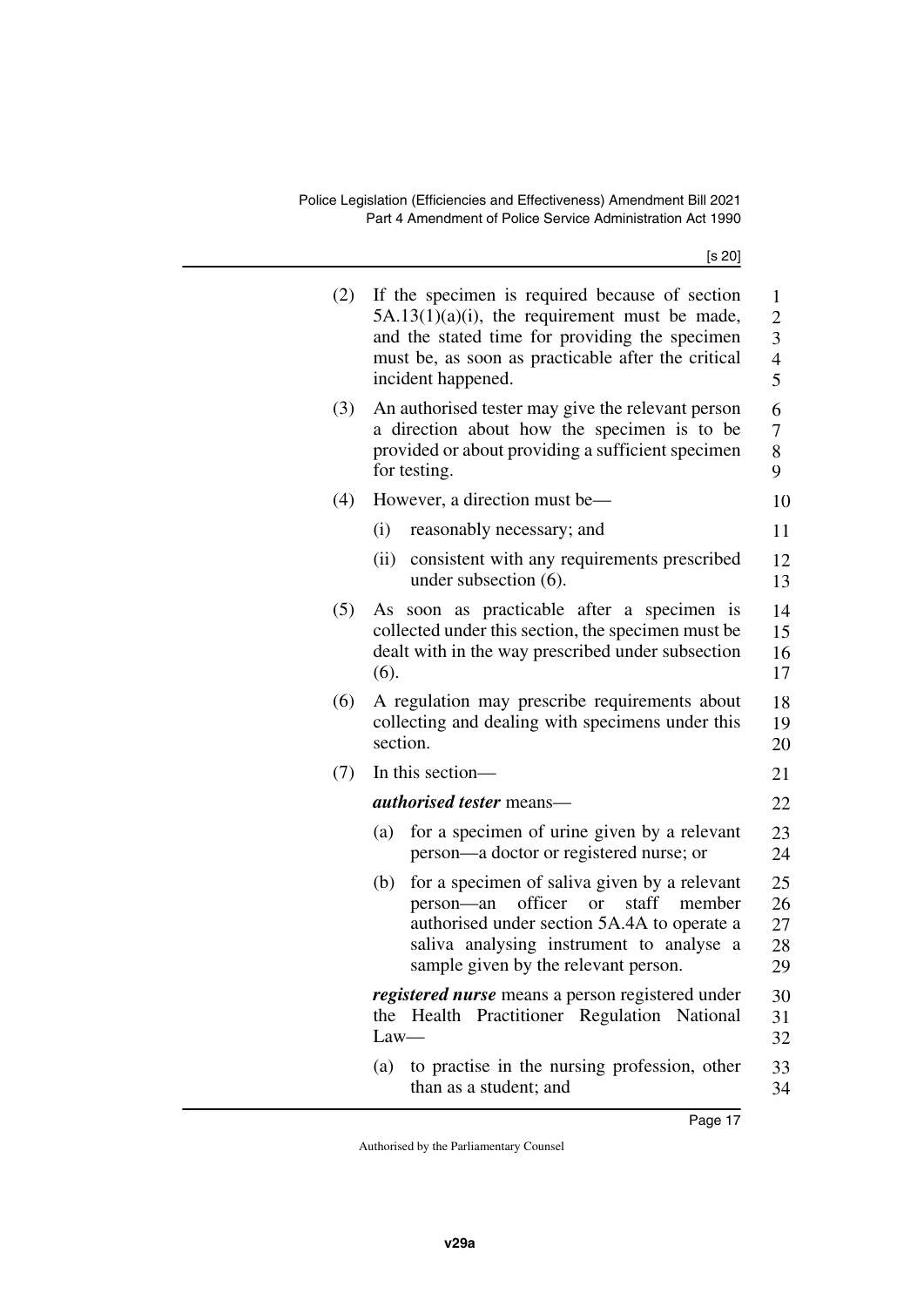<span id="page-19-1"></span><span id="page-19-0"></span>[s 21]

<span id="page-19-5"></span><span id="page-19-4"></span><span id="page-19-3"></span><span id="page-19-2"></span>

|        |    |                            |     | (b) in the registered nurses division of that<br>profession.                                                                                                                                                    | $\mathbf{1}$<br>$\overline{2}$ |
|--------|----|----------------------------|-----|-----------------------------------------------------------------------------------------------------------------------------------------------------------------------------------------------------------------|--------------------------------|
|        |    |                            |     | 5A.15 Effect of failure to provide a specimen                                                                                                                                                                   | 3                              |
|        |    | (1)                        |     | This section applies to a relevant person who-                                                                                                                                                                  | 4                              |
|        |    |                            | (a) | is required to provide a specimen of urine or<br>saliva under section 5A.14; and                                                                                                                                | 5<br>6                         |
|        |    |                            | (b) | fails to provide a specimen in compliance<br>with the requirement and any directions<br>given by an authorised tester under that<br>section.                                                                    | 7<br>8<br>9<br>10              |
|        |    | (2)                        |     | However, this section does not apply to a relevant<br>person who is unable to provide the required<br>specimen because of a medical condition.                                                                  | 11<br>12<br>13                 |
|        |    | (3)                        |     | The relevant person is taken to have been tested<br>for a targeted substance and to have been found to<br>have had evidence of a targeted substance in the<br>person's saliva or urine (whichever is relevant). | 14<br>15<br>16<br>17           |
| Clause | 21 | test positive)             |     | Amendment of s 5A.16 (If alcohol or targeted substance                                                                                                                                                          | 18<br>19                       |
|        |    |                            |     | Section 5A.16(1)(b) and (2)(a), after 'urine'—                                                                                                                                                                  | 20                             |
|        |    | insert—                    |     |                                                                                                                                                                                                                 | 21                             |
|        |    |                            |     | or saliva                                                                                                                                                                                                       | 22                             |
| Clause | 22 |                            |     | Amendment of s 5A.19 (Interfering with specimens)                                                                                                                                                               | 23                             |
|        |    | Section 5A.19, 'or urine'— |     |                                                                                                                                                                                                                 | 24                             |
|        |    | omit, insert-              |     |                                                                                                                                                                                                                 | 25                             |
|        |    |                            |     | , urine or saliva                                                                                                                                                                                               | 26                             |
|        |    |                            |     |                                                                                                                                                                                                                 |                                |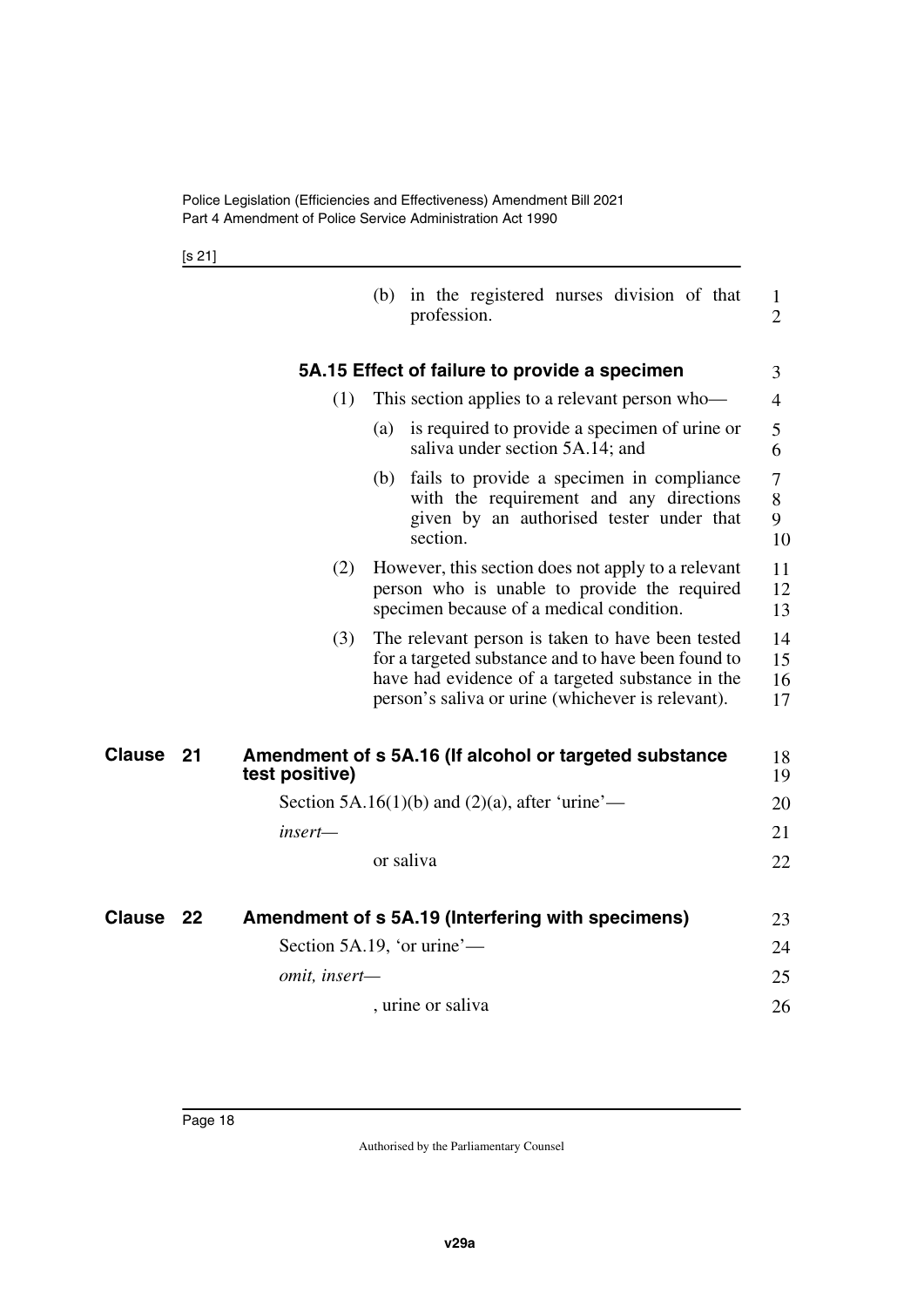[s 23]

<span id="page-20-9"></span><span id="page-20-8"></span><span id="page-20-7"></span><span id="page-20-6"></span><span id="page-20-5"></span><span id="page-20-4"></span><span id="page-20-3"></span><span id="page-20-2"></span><span id="page-20-1"></span><span id="page-20-0"></span>

| <b>Clause</b> | 23                                          |     |                                      |           | Amendment of s 5A.21 (Evidentiary provision)                                                                               |  |  |  |
|---------------|---------------------------------------------|-----|--------------------------------------|-----------|----------------------------------------------------------------------------------------------------------------------------|--|--|--|
|               | Section 5A.21(1)(a) and (c), after 'urine'— |     |                                      |           |                                                                                                                            |  |  |  |
|               |                                             |     | insert-                              |           |                                                                                                                            |  |  |  |
|               |                                             |     |                                      | or saliva |                                                                                                                            |  |  |  |
| <b>Clause</b> | -24                                         |     |                                      |           | Amendment of s 10.12 (Legal proceedings)                                                                                   |  |  |  |
|               | Section 10.12(3), 'either'—<br>(1)          |     |                                      |           |                                                                                                                            |  |  |  |
|               |                                             |     | omit, insert-                        |           |                                                                                                                            |  |  |  |
|               |                                             |     |                                      | any       |                                                                                                                            |  |  |  |
|               |                                             | (2) | Section $10.12(3)$ —                 |           |                                                                                                                            |  |  |  |
|               |                                             |     | insert-                              |           |                                                                                                                            |  |  |  |
|               |                                             |     |                                      | (c)       | at a stated time or during a stated period—                                                                                |  |  |  |
|               |                                             |     |                                      | (i)       | a stated officer or staff member was<br>authorised under section 5A.4B to<br>operate a saliva analysing instrument;<br>and |  |  |  |
|               |                                             |     |                                      | (ii)      | the authorisation was subject to a stated<br>limitation or condition.                                                      |  |  |  |
|               | Part 5                                      |     |                                      |           | <b>Amendment of Police Service</b><br><b>Administration Regulation 2016</b>                                                |  |  |  |
| <b>Clause</b> | -25                                         |     | <b>Regulation amended</b>            |           |                                                                                                                            |  |  |  |
|               |                                             |     | This part amends<br>Regulation 2016. |           | the <i>Police</i> Service <i>Administration</i>                                                                            |  |  |  |
|               |                                             |     |                                      |           |                                                                                                                            |  |  |  |
|               | 26                                          |     | medication etc.)                     |           | Amendment of s 61 (Relevant person to advise details of                                                                    |  |  |  |
| <b>Clause</b> |                                             |     |                                      |           | Section 61(1) and (3)(a)(i), after 'urine'—                                                                                |  |  |  |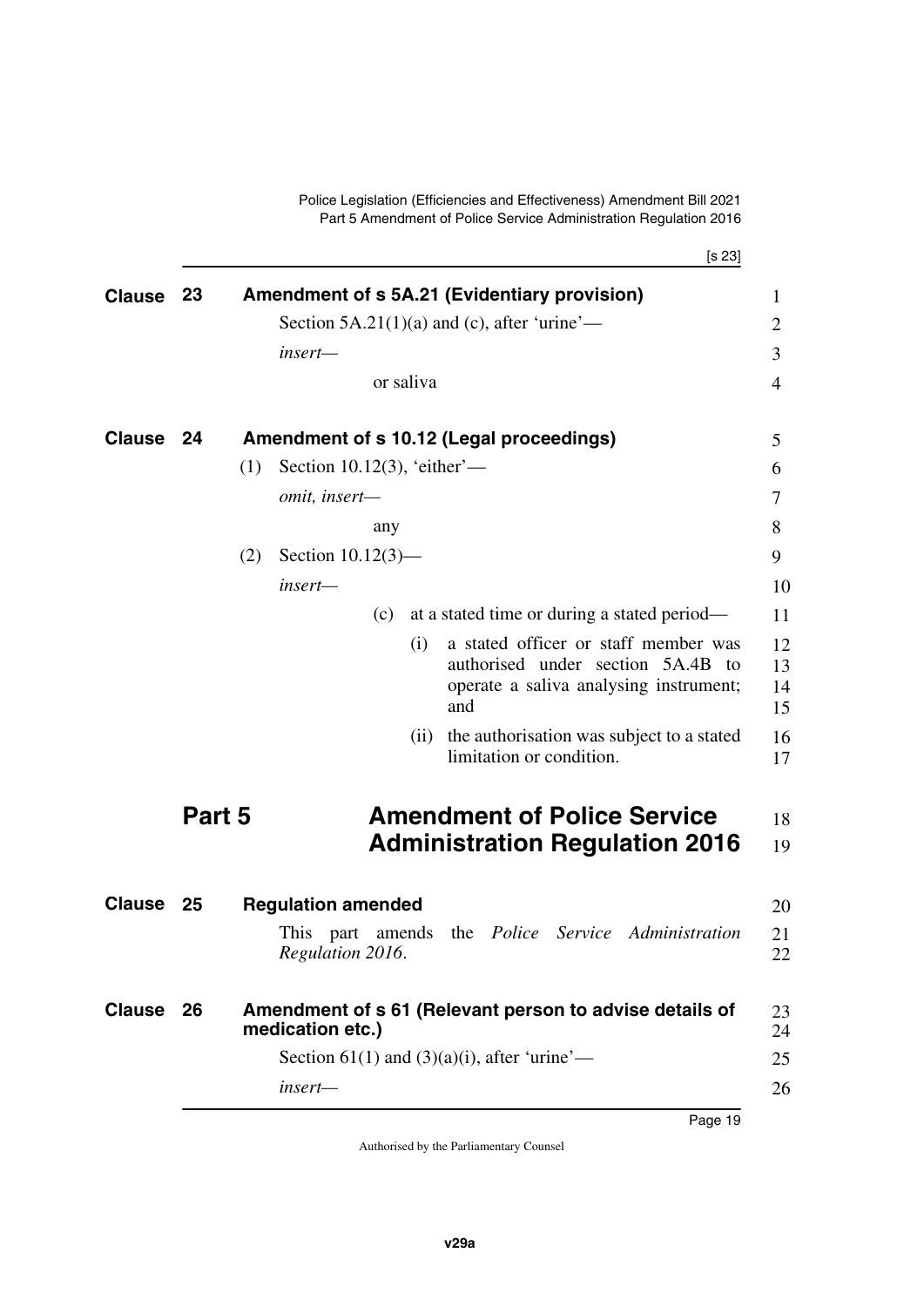<span id="page-21-1"></span><span id="page-21-0"></span>[s 27]

<span id="page-21-5"></span><span id="page-21-4"></span><span id="page-21-3"></span><span id="page-21-2"></span>

|           |    | or saliva                                                                                                           | $\mathbf{1}$                          |
|-----------|----|---------------------------------------------------------------------------------------------------------------------|---------------------------------------|
| Clause 27 |    | Amendment of s 62 (If relevant person claims to be<br>unable to provide specimen because of a medical<br>condition) | $\overline{2}$<br>3<br>$\overline{4}$ |
|           |    | Section $62(1)(a)$ and $(3)(b)$ , after 'urine'—<br>(1)                                                             | 5                                     |
|           |    | insert—                                                                                                             | 6                                     |
|           |    | or saliva                                                                                                           | 7                                     |
|           |    | Section $62(1)(b)$ and (3), 'doctor or registered nurse'—<br>(2)                                                    | 8                                     |
|           |    | omit, insert-                                                                                                       | 9                                     |
|           |    | authorised tester                                                                                                   | 10                                    |
|           |    | (3)<br>Section $62(1)(b)$ and (2), 'a specimen of urine'—                                                           | 11                                    |
|           |    | omit, insert-                                                                                                       | 12                                    |
|           |    | the required specimen                                                                                               | 13                                    |
| Clause    | 28 | Amendment of s 63 (Water may be drunk if relevant<br>person claims to be unable to immediately provide<br>specimen) | 14<br>15<br>16                        |
|           |    | Section 63, heading, after 'provide'—                                                                               | 17                                    |
|           |    | insert—                                                                                                             | 18                                    |
|           |    | urine                                                                                                               | 19                                    |
| Clause 29 |    | Amendment of s 64 (Requirements about collecting and<br>dealing with urine specimens)                               | 20<br>21                              |
|           |    | Section 64, heading, 'urine specimens'—<br>(1)                                                                      | 22                                    |
|           |    | omit, insert-                                                                                                       | 23                                    |
|           |    | urine or saliva specimens—Act, s 5A.14                                                                              | 24                                    |
|           |    | Section $64(1)$ and (2), after 'urine'—<br>(2)                                                                      | 25                                    |
|           |    | insert-                                                                                                             | 26                                    |
|           |    | or saliva                                                                                                           | 27                                    |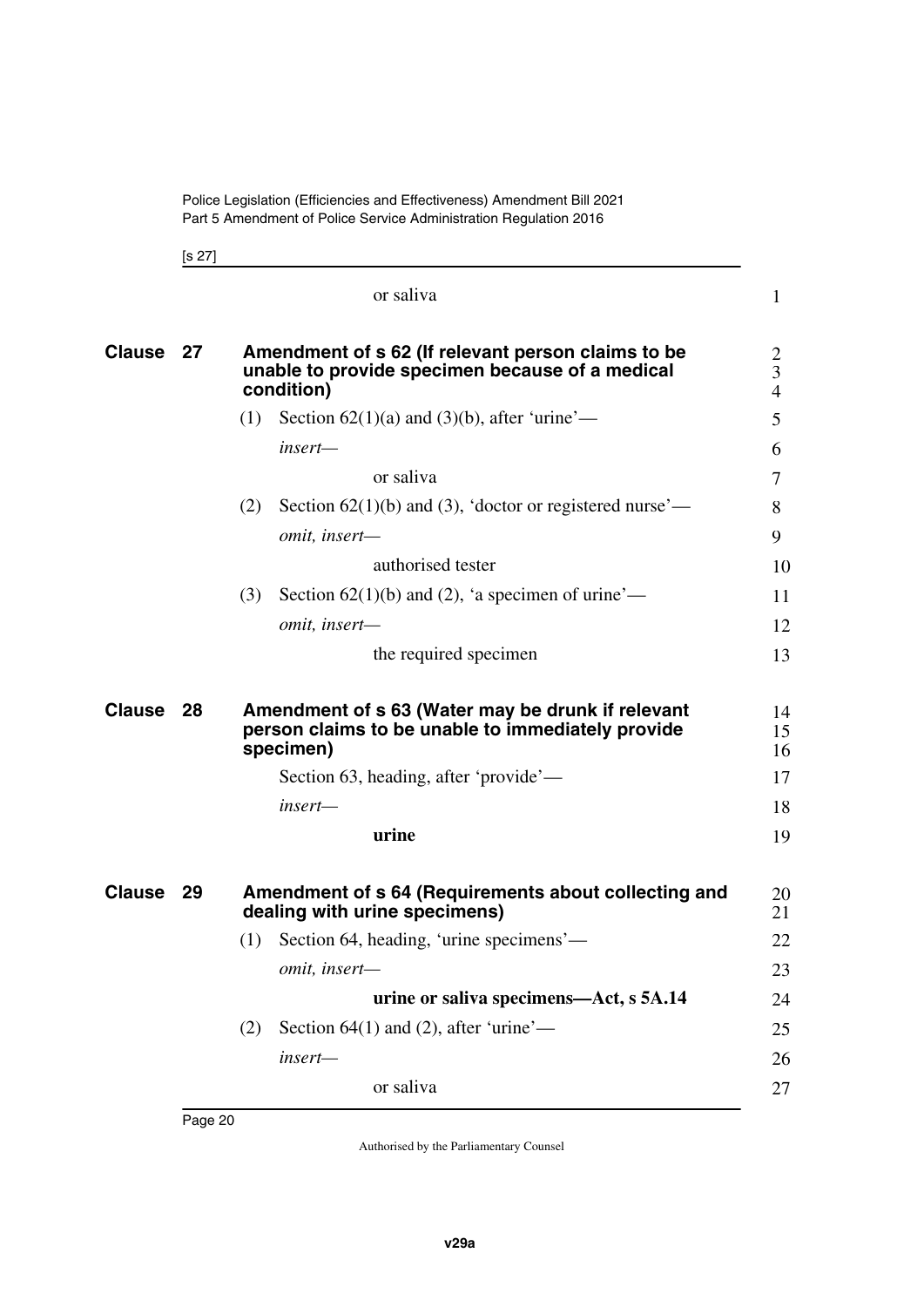<span id="page-22-1"></span><span id="page-22-0"></span>

|              |     |                                  | [s 30]                                                                                                                                                               |                      |
|--------------|-----|----------------------------------|----------------------------------------------------------------------------------------------------------------------------------------------------------------------|----------------------|
|              | (3) |                                  | Section $64(3)$ , 'urine obtained'—                                                                                                                                  | $\mathbf{1}$         |
|              |     | omit, insert-                    |                                                                                                                                                                      | $\overline{2}$       |
|              |     |                                  | urine or saliva collected                                                                                                                                            | 3                    |
|              | (4) | Section $64(4)$ , after 'urine'— |                                                                                                                                                                      | 4                    |
|              |     | insert—                          |                                                                                                                                                                      | 5                    |
|              |     |                                  | or saliva                                                                                                                                                            | 6                    |
|              | (5) | Section $64(4)$ , 'obtained'—    |                                                                                                                                                                      | 7                    |
|              |     | omit, insert-                    |                                                                                                                                                                      | 8                    |
|              |     |                                  | collected                                                                                                                                                            | 9                    |
|              | (6) |                                  | Section 64(6), definition standard—                                                                                                                                  | 10                   |
|              |     | omit, insert-                    |                                                                                                                                                                      | 11                   |
|              |     |                                  | standard means-                                                                                                                                                      | 12                   |
|              |     | (a)                              | for collecting or dealing with a specimen of<br>Standards<br>$urine$ -joint<br>Australia<br>and<br>Standards New Zealand standard AS/NZS<br>4308:2008, section 2; or | 13<br>14<br>15<br>16 |
|              |     | (b)                              | for collecting or dealing with a specimen of<br>saliva-joint<br>Standards<br>Australia<br>and<br>Standards New Zealand standard AS/NZS<br>4760:2019.                 | 17<br>18<br>19<br>20 |
| Clause<br>30 |     | person of test result)           | Amendment of s 65 (Advice by commissioner to relevant                                                                                                                | 21<br>22             |
|              |     |                                  | Section $65(3)$ and (4), after 'urine'—                                                                                                                              | 23                   |
|              |     | insert-                          |                                                                                                                                                                      | 24                   |
|              |     |                                  | or saliva                                                                                                                                                            | 25                   |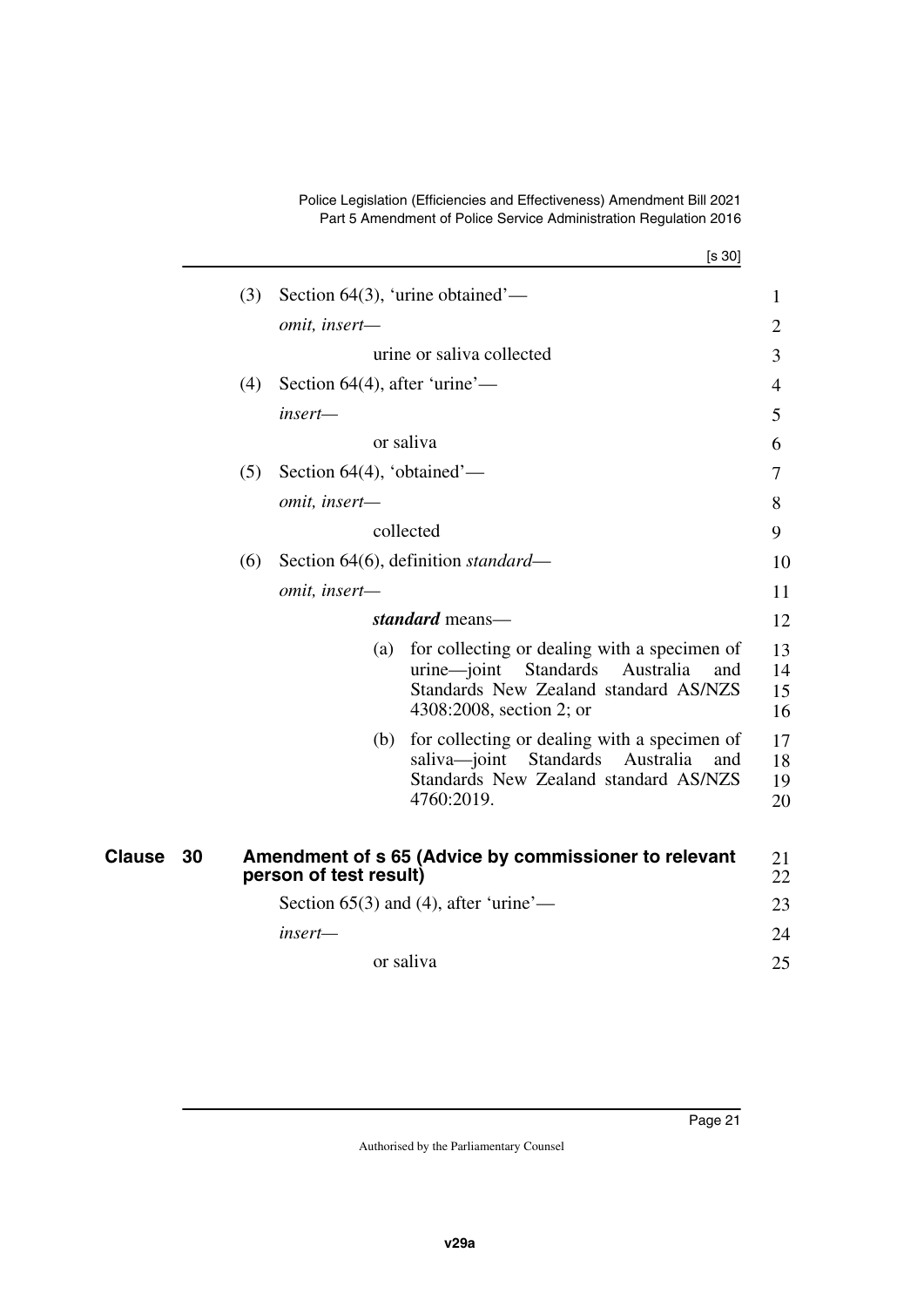Police Legislation (Efficiencies and Effectiveness) Amendment Bill 2021 Part 6 Amendment of Weapons Act 1990

<span id="page-23-5"></span><span id="page-23-3"></span><span id="page-23-2"></span><span id="page-23-1"></span><span id="page-23-0"></span>[s 31]

<span id="page-23-11"></span><span id="page-23-10"></span><span id="page-23-9"></span><span id="page-23-8"></span><span id="page-23-7"></span><span id="page-23-6"></span><span id="page-23-4"></span>

|               | Part 6 | <b>Amendment of Weapons Act</b><br>1990                    | 1<br>$\overline{2}$ |
|---------------|--------|------------------------------------------------------------|---------------------|
| Clause 31     |        | <b>Act amended</b>                                         | 3                   |
|               |        | This part amends the <i>Weapons Act 1990</i> .             | 4                   |
| Clause 32     |        | <b>Amendment of s 35 (Acquisition of weapons)</b>          | 5                   |
|               |        | Section 35(6)(c), '3 months'—                              | 6                   |
|               |        | omit, insert-                                              | 7                   |
|               |        | 6 months                                                   | 8                   |
| <b>Clause</b> | 33     | Amendment of s 36 (Sale or disposal of weapons)            | 9                   |
|               |        | Section 36(3)(c), '3 months'—                              | 10                  |
|               |        | omit, insert-                                              | 11                  |
|               |        | 6 months                                                   | 12                  |
| <b>Clause</b> | 34     | <b>Amendment of s 152 (Approved officers)</b>              | 13                  |
|               |        | Section 152(1) and (2), 'officer of the public service'—   | 14                  |
|               |        | omit, insert-                                              | 15                  |
|               |        | a public service officer                                   | 16                  |
| <b>Clause</b> | 35     | Amendment of s 163 (Evidentiary provisions)                | 17                  |
|               |        | Section 163(2), after 'a police officer'—<br>(1)           | 18                  |
|               |        | insert—                                                    | 19                  |
|               |        | or a public service officer                                | 20                  |
|               |        | Section 163(2) and (3), after 'the police officer'—<br>(2) | 21                  |
|               |        | insert-                                                    | 22                  |
|               |        | or the public service officer                              | 23                  |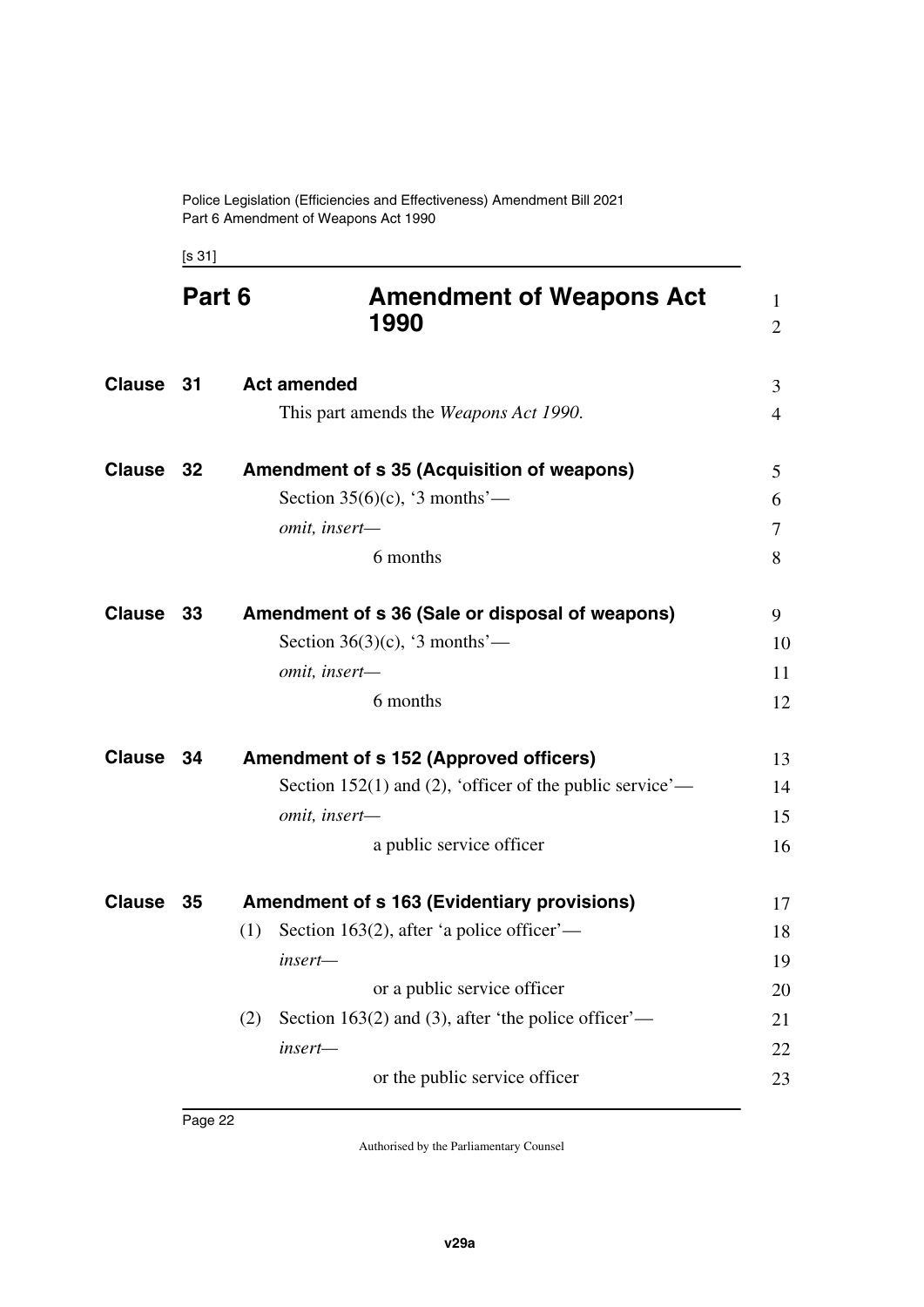Police Legislation (Efficiencies and Effectiveness) Amendment Bill 2021 Part 6 Amendment of Weapons Act 1990

<span id="page-24-1"></span><span id="page-24-0"></span>

|              |     |                                 | [s 36]                                                                                                                                                                                                                                                                          |                                  |
|--------------|-----|---------------------------------|---------------------------------------------------------------------------------------------------------------------------------------------------------------------------------------------------------------------------------------------------------------------------------|----------------------------------|
|              | (3) | Section 163-                    |                                                                                                                                                                                                                                                                                 | $\mathbf{1}$                     |
|              |     | insert—                         |                                                                                                                                                                                                                                                                                 | $\overline{2}$                   |
|              |     | (5)                             | In this section-                                                                                                                                                                                                                                                                | 3                                |
|              |     |                                 | <i>approved officer</i> means a police officer or a<br>public service officer appointed as an approved<br>officer under section 152.                                                                                                                                            | $\overline{4}$<br>5<br>6         |
| Clause<br>36 |     |                                 | Amendment of s 168B (Amnesty for firearms and<br>prescribed things in particular circumstances)                                                                                                                                                                                 | 7<br>8                           |
|              | (1) |                                 | Section 168B(2), 'Subsections (3) and $(4)$ '—                                                                                                                                                                                                                                  | 9                                |
|              |     | <i>omit, insert—</i>            |                                                                                                                                                                                                                                                                                 | 10                               |
|              |     |                                 | Subsections $(3)$ to $(5)$                                                                                                                                                                                                                                                      | 11                               |
|              | (2) | Section $168B(4)$ —             |                                                                                                                                                                                                                                                                                 | 12                               |
|              |     | omit, insert-                   |                                                                                                                                                                                                                                                                                 | 13                               |
|              |     | (4)                             | Unless the approved licensed dealer has a<br>reasonable excuse, the dealer must surrender the<br>firearm or prescribed thing to a police officer if<br>the dealer does not have an authorisation,<br>mentioned in section $168D(2)$ , for the firearm or<br>prescribed thing.   | 14<br>15<br>16<br>17<br>18<br>19 |
|              |     |                                 | Maximum penalty—10 penalty units.                                                                                                                                                                                                                                               | 20                               |
|              |     | (4A)                            | Without limiting subsection $(4)$ , it is a reasonable<br>excuse for the approved licensed dealer not to<br>surrender the firearm or prescribed thing if the<br>dealer is seeking an authorisation, mentioned in<br>section $168D(2)$ , for the firearm or prescribed<br>thing. | 21<br>22<br>23<br>24<br>25<br>26 |
|              | (3) | Section<br>'subsection $(5)$ '— | $168B(7)$ ,<br>definition <i>approved licensed dealer</i> ,                                                                                                                                                                                                                     | 27<br>28                         |
|              |     | omit, insert-                   |                                                                                                                                                                                                                                                                                 | 29                               |
|              |     |                                 | subsection $(6)$                                                                                                                                                                                                                                                                | 30                               |
|              | (4) |                                 | Section 168B $(4A)$ to $(7)$ —                                                                                                                                                                                                                                                  | 31                               |
|              |     |                                 |                                                                                                                                                                                                                                                                                 |                                  |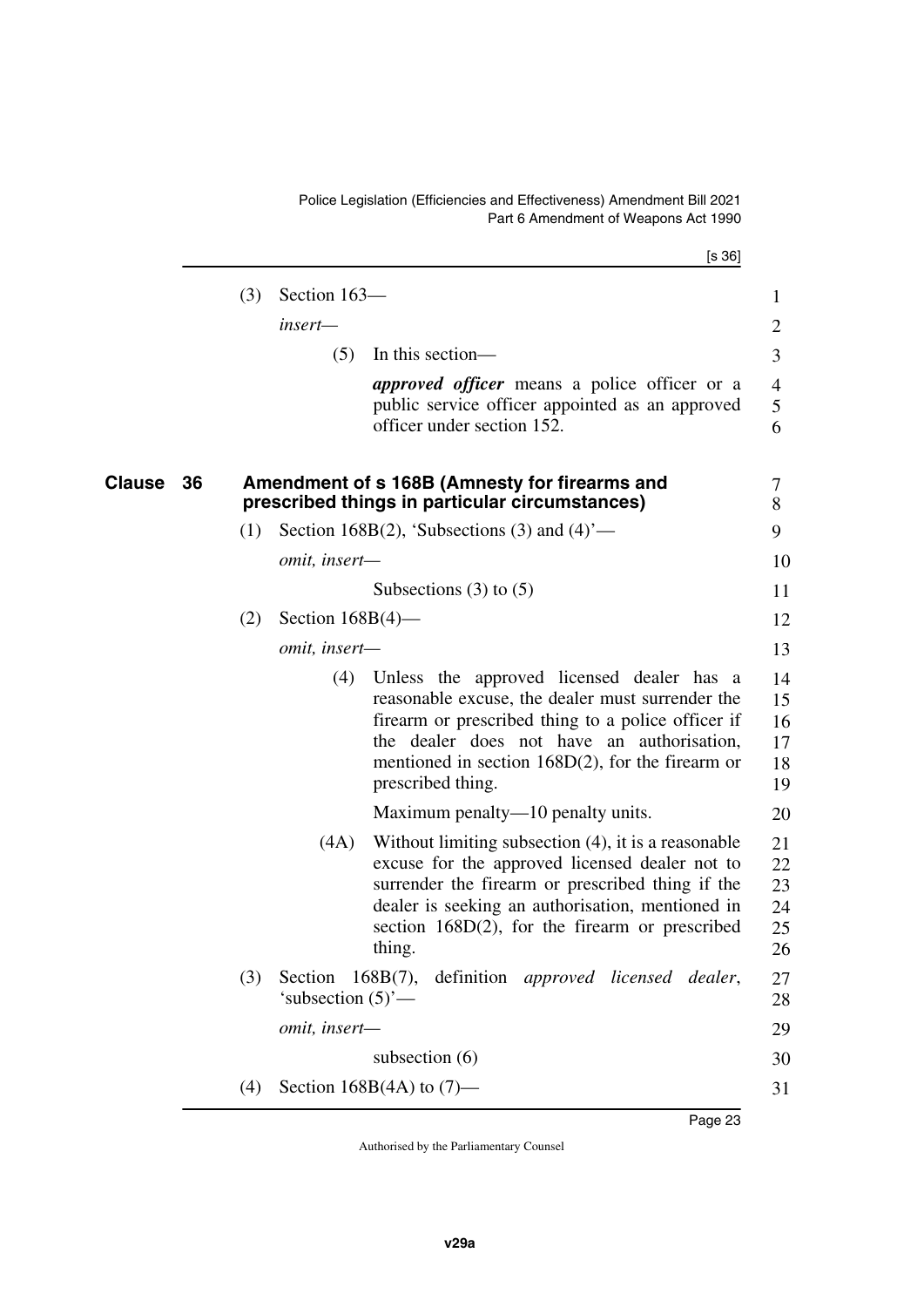<span id="page-25-5"></span><span id="page-25-4"></span><span id="page-25-1"></span><span id="page-25-0"></span>[s 37]

<span id="page-25-3"></span><span id="page-25-2"></span>

|               |    |                         |                  | <i>renumber</i> as section $168B(5)$ to $(8)$ .                                                                                                      | $\mathbf{1}$         |
|---------------|----|-------------------------|------------------|------------------------------------------------------------------------------------------------------------------------------------------------------|----------------------|
| <b>Clause</b> | 37 | or prescribed thing)    |                  | Amendment of s 168C (Dealing with surrendered firearm                                                                                                | 2<br>3               |
|               |    | Section 168C-           |                  |                                                                                                                                                      | $\overline{4}$       |
|               |    | insert—                 |                  |                                                                                                                                                      | 5                    |
|               |    | (3)                     | In this section- |                                                                                                                                                      | 6                    |
|               |    |                         |                  | <i>prescribed thing see section <math>168B(8)</math>.</i>                                                                                            | $\overline{7}$       |
| <b>Clause</b> | 38 | Insertion of new s 168D |                  |                                                                                                                                                      | 8                    |
|               |    | After section 168C-     |                  |                                                                                                                                                      | 9                    |
|               |    | insert—                 |                  |                                                                                                                                                      | 10                   |
|               |    |                         |                  | 168D Authorisation to deal with surrendered<br>firearm or prescribed thing                                                                           | 11<br>12             |
|               |    | (1)                     |                  | This section applies if an approved licensed dealer<br>acquires a firearm, or a prescribed thing, under<br>section $168B(1)(a)(i)$ .                 | 13<br>14<br>15       |
|               |    | (2)                     | thing.           | An authorised officer may, in writing, authorise<br>the approved licensed dealer to dispose of, or<br>otherwise deal with, the firearm or prescribed | 16<br>17<br>18<br>19 |
|               |    | (3)                     |                  | On the giving of the authorisation, the firearm or<br>prescribed thing—                                                                              | 20<br>21             |
|               |    |                         | (a)              | becomes the property of the approved<br>licensed dealer; and                                                                                         | 22<br>23             |
|               |    |                         | (b)              | may be dealt with by the approved licensed<br>dealer in a way that is—                                                                               | 24<br>25             |
|               |    |                         | (i)              | stated in the authorisation; and                                                                                                                     | 26                   |
|               |    |                         | (ii)             | required or permitted under this Act or<br>another Act.                                                                                              | 27<br>28             |
|               |    | (4)                     |                  | In this section-                                                                                                                                     | 29                   |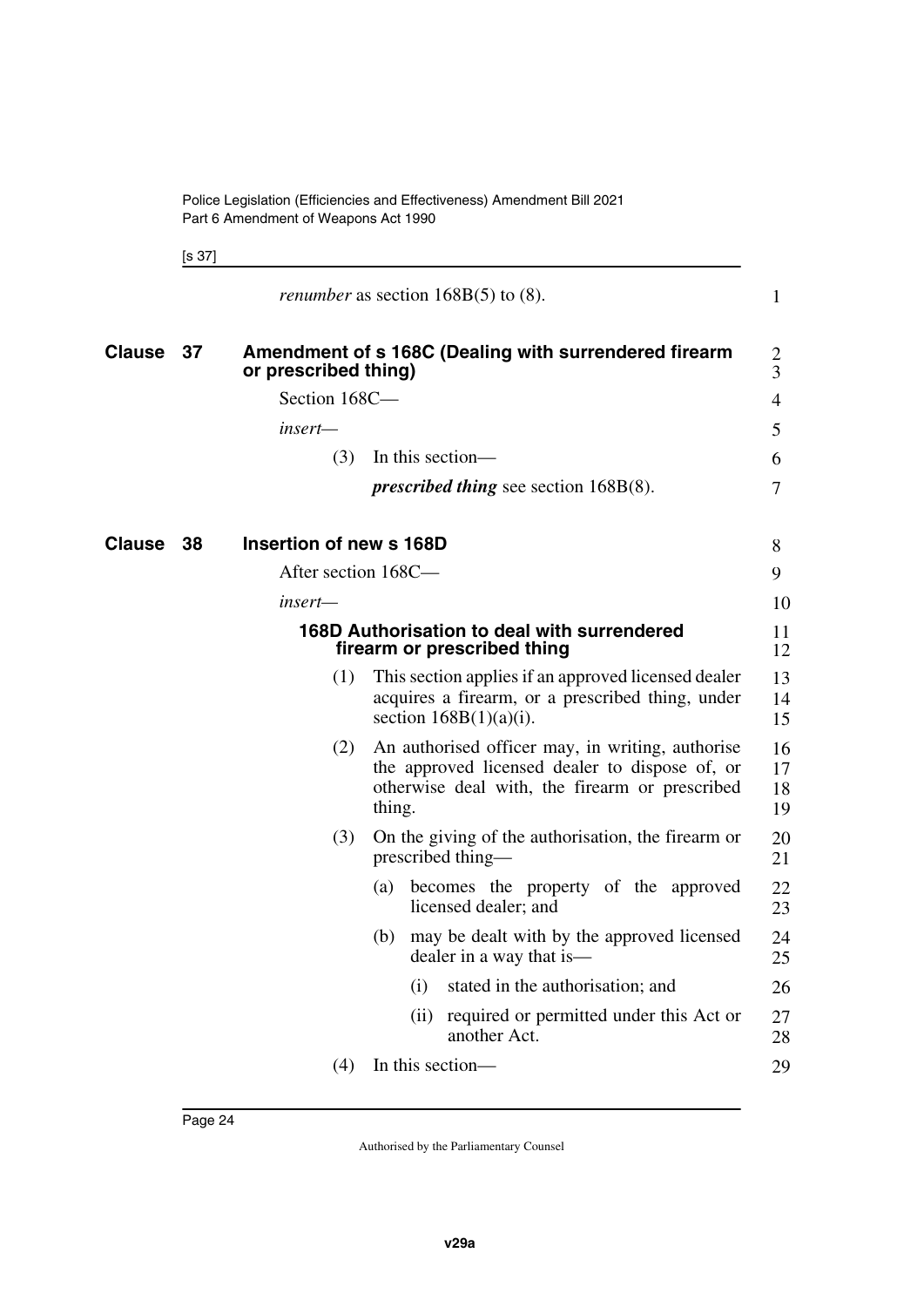<span id="page-26-3"></span><span id="page-26-1"></span>Police Legislation (Efficiencies and Effectiveness) Amendment Bill 2021 Part 7 Other matters

<span id="page-26-7"></span><span id="page-26-6"></span><span id="page-26-5"></span><span id="page-26-4"></span><span id="page-26-2"></span><span id="page-26-0"></span>

|               |        |     |                                                                                                                                                                                                             | [s 39]               |
|---------------|--------|-----|-------------------------------------------------------------------------------------------------------------------------------------------------------------------------------------------------------------|----------------------|
|               |        |     | approved licensed dealer see section 168B(8).                                                                                                                                                               | 1                    |
|               |        |     | <i>prescribed thing see section <math>168B(8)</math>.</i>                                                                                                                                                   | $\overline{2}$       |
| <b>Clause</b> | 39     |     | <b>Amendment of sch 2 (Dictionary)</b>                                                                                                                                                                      | 3                    |
|               |        |     | Schedule 2, definition approved officer-                                                                                                                                                                    | $\overline{4}$       |
|               |        |     | omit.                                                                                                                                                                                                       | 5                    |
|               | Part 7 |     | <b>Other matters</b>                                                                                                                                                                                        | 6                    |
| <b>Clause</b> | 40     |     | <b>Making of Oaths Regulation 2021</b>                                                                                                                                                                      | $\tau$               |
|               |        | (1) | Schedule 1 has effect to make the Oaths Regulation 2021 that<br>is set out in schedule 1 as a regulation under the Oaths Act<br>1867.                                                                       | 8<br>9<br>10         |
|               |        | (2) | To remove any doubt, it is declared that the Oaths Regulation<br>2021, on the commencement of schedule 1, stops being a<br>provision of this Act and becomes a regulation made under<br>the Oaths Act 1867. | 11<br>12<br>13<br>14 |
| <b>Clause</b> | 41     |     | <b>Automatic repeal</b>                                                                                                                                                                                     | 15                   |
|               |        |     | For the purposes of the <i>Acts Interpretation Act 1954</i> , section<br>22C, this Act is an amending Act.                                                                                                  | 16<br>17             |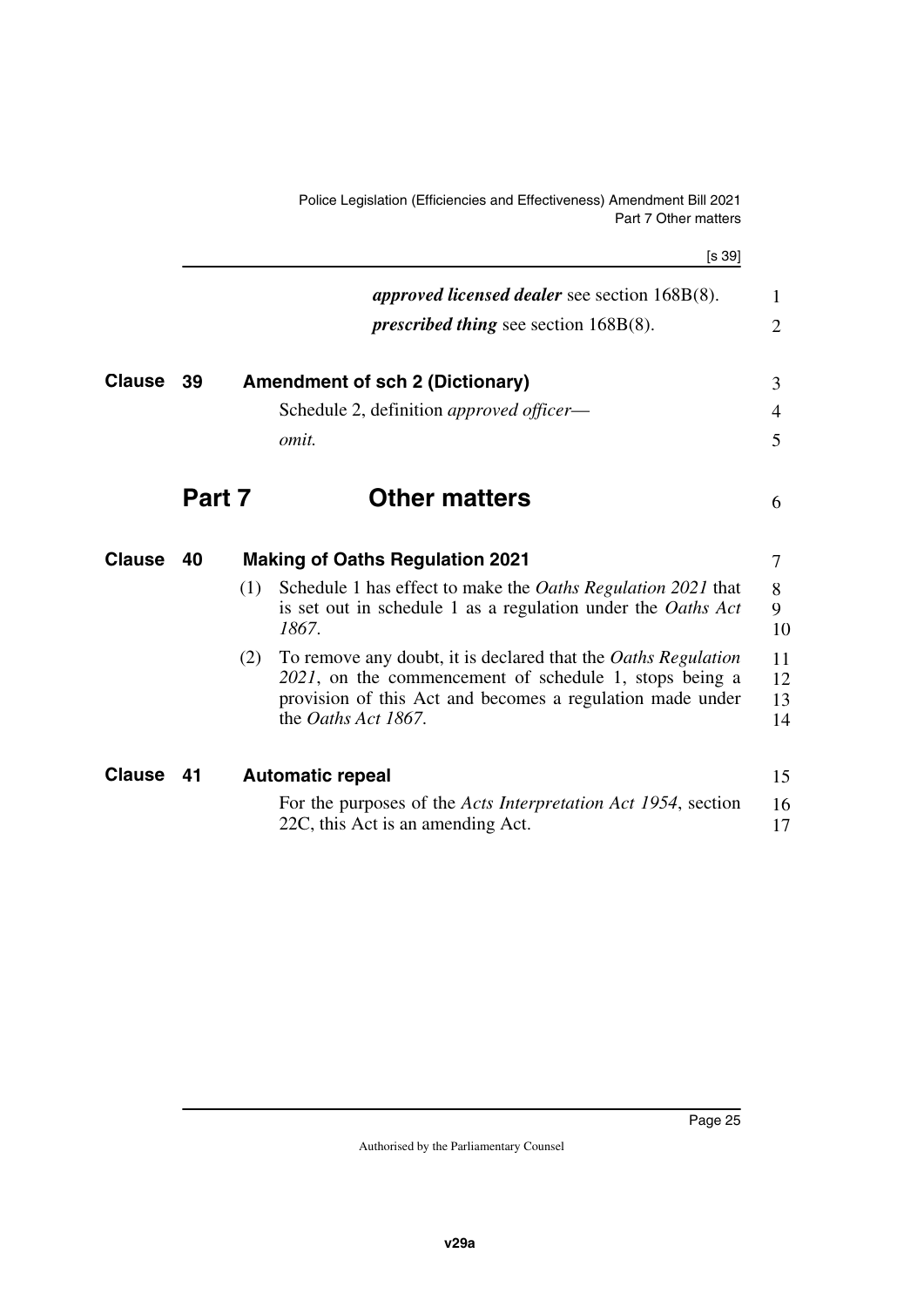<span id="page-27-1"></span><span id="page-27-0"></span>Schedule 1

#### **Schedule 1 Oaths Regulation 2021** 1

| 2 |
|---|
|   |

<span id="page-27-5"></span><span id="page-27-4"></span><span id="page-27-3"></span><span id="page-27-2"></span>

| 1            | <b>Short title</b> |                                                                                                                                                                                                                                                                                                                                                                     | 3                             |
|--------------|--------------------|---------------------------------------------------------------------------------------------------------------------------------------------------------------------------------------------------------------------------------------------------------------------------------------------------------------------------------------------------------------------|-------------------------------|
|              |                    | This regulation may be cited as the <i>Oaths Regulation 2021</i> .                                                                                                                                                                                                                                                                                                  | $\overline{4}$                |
| $\mathbf{2}$ |                    | <b>Definitions for regulation</b>                                                                                                                                                                                                                                                                                                                                   | 5                             |
|              |                    | In this regulation—                                                                                                                                                                                                                                                                                                                                                 | 6                             |
|              | police             | <i>officer-in-charge</i> , of a police station, police establishment or<br>watch-house, includes a police officer nominated by the<br>officer-in-charge of the police station, police establishment or<br>watch-house as the officer-in-charge of the police station,<br>establishment<br>watch-house<br>during<br>the<br><b>or</b><br>officer-in-charge's absence. | 7<br>8<br>9<br>10<br>11<br>12 |
|              |                    | <i>relevant affidavit</i> means each of the following types of<br>affidavit-                                                                                                                                                                                                                                                                                        | 13<br>14                      |
|              | (a)                | an affidavit made by a police officer for use in a<br>proceeding under the <i>Bail Act 1980</i> ;                                                                                                                                                                                                                                                                   | 15<br>16                      |
|              | (b)                | an affidavit made by a police officer for use in a<br>proceeding under the Youth Justice Act 1992 in which a<br>court is deciding whether to release a child in custody in<br>connection with a charge of an offence or keep the child<br>in custody;                                                                                                               | 17<br>18<br>19<br>20<br>21    |
|              | (c)                | an affidavit made by a police officer about the giving of<br>a document to a person where the document is required<br>or permitted under an Act to be given to the person by a<br>police officer;                                                                                                                                                                   | 22<br>23<br>24<br>25          |
|              | (d)                | an affidavit made by a police officer that forms part of a<br>sworn application sent under the Police Powers and<br><i>Responsibilities Act 2000</i> , section 801(4)(a).                                                                                                                                                                                           | 26<br>27<br>28                |
|              |                    | senior police officer means—                                                                                                                                                                                                                                                                                                                                        | 29                            |
|              |                    |                                                                                                                                                                                                                                                                                                                                                                     |                               |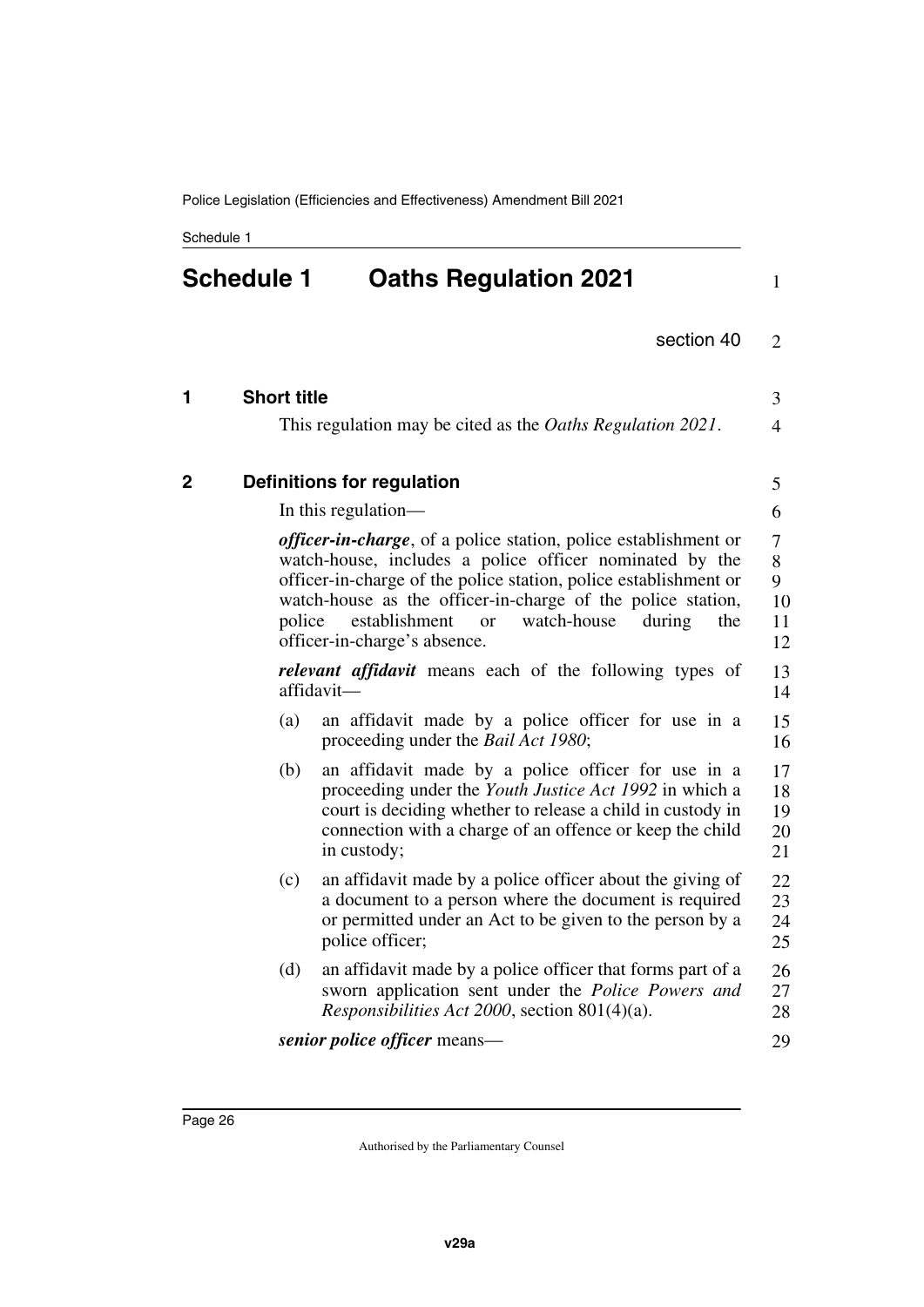<span id="page-28-11"></span><span id="page-28-10"></span><span id="page-28-9"></span><span id="page-28-8"></span><span id="page-28-7"></span><span id="page-28-6"></span><span id="page-28-5"></span><span id="page-28-4"></span><span id="page-28-3"></span><span id="page-28-2"></span><span id="page-28-1"></span><span id="page-28-0"></span>Schedule 1 (a) an officer-in-charge of a police station, police establishment or watch-house; or (b) a watch-house manager; or (c) a police officer of or above the rank of sergeant. **3 Information witness must include on affidavit—Act, s 13E** For section 13E(d) of the Act, if the witness to the affidavit is a person prescribed under section 4, 6 or 8, the prescribed information is the witness's rank. **4 Prescribed persons for witnessing affidavits—Act, s 16A** For section  $16A(1)(e)$  of the Act, a senior police officer is prescribed. **5 Witnessing prescribed types of affidavits—Act, s 16A** For section  $16A(2)(a)$  of the Act, a relevant affidavit is prescribed as the only type of affidavit that may be witnessed by a person prescribed under section 4. **6 Persons prescribed as witness—Act, s 16C** For section 16C(2) of the Act, a senior police officer is prescribed as a person who may witness an affidavit under that section. **7 Witnessing prescribed types of affidavits—Act, s 16C** For section  $16C(3)(a)$  of the Act, a relevant affidavit is prescribed as the only type of document that may be witnessed by a person prescribed under section 6. **8 Persons prescribed as witness—Act, s 31S** For section 31S(1) of the Act, a senior police officer is prescribed. 1  $\mathfrak{D}$ 3 4 5 6 7 8 9 10 11 12 13 14 15 16 17 18 19 20 21 22 23 24 25 26